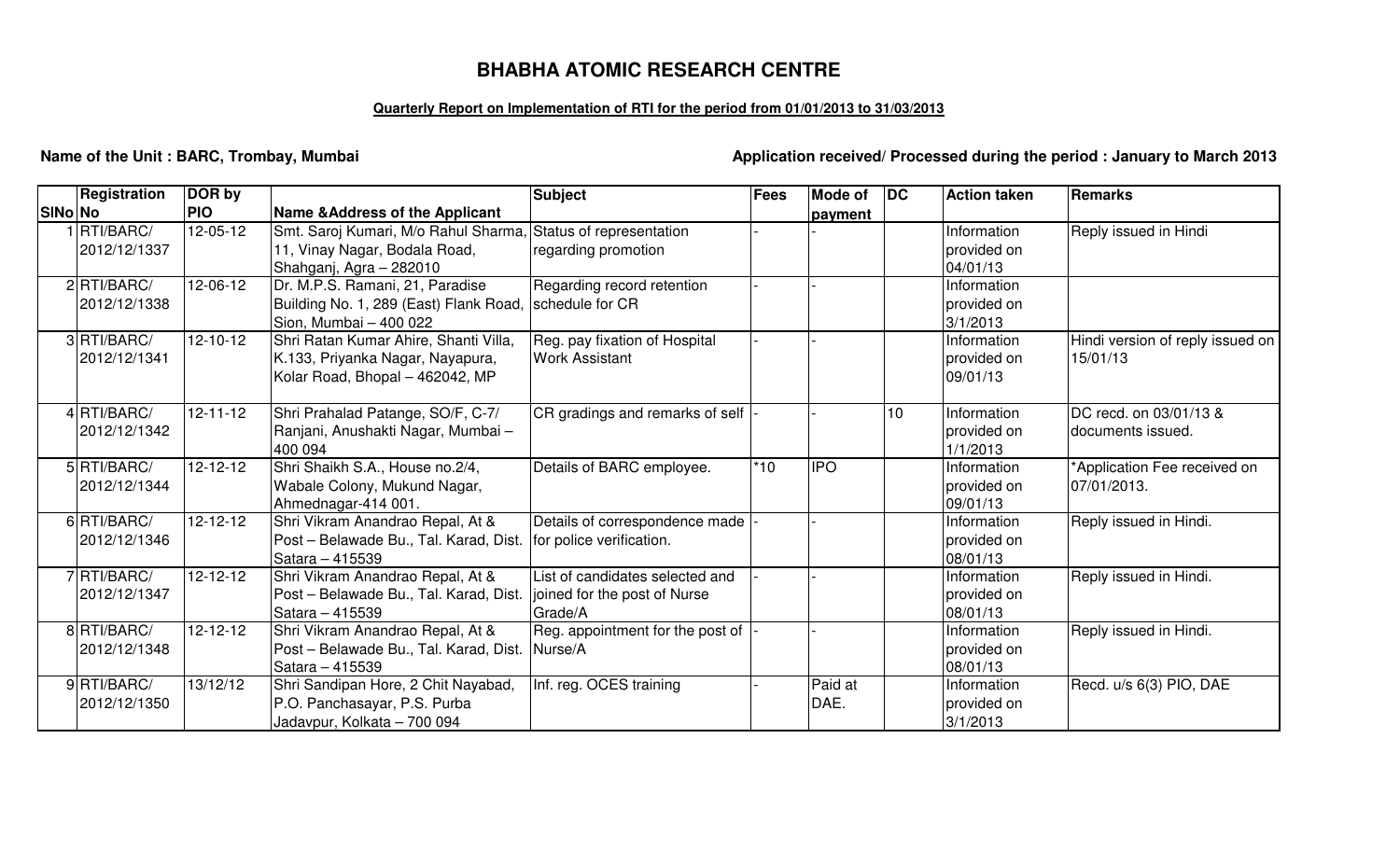|         | Registration                 | DOR by     |                                                                                                                             | <b>Subject</b>                                                                  | Fees | <b>Mode of</b>    | $\overline{D}$ | <b>Action taken</b>                    | Remarks                                                                                                          |
|---------|------------------------------|------------|-----------------------------------------------------------------------------------------------------------------------------|---------------------------------------------------------------------------------|------|-------------------|----------------|----------------------------------------|------------------------------------------------------------------------------------------------------------------|
| SINo No |                              | <b>PIO</b> | <b>Name &amp; Address of the Applicant</b>                                                                                  |                                                                                 |      | payment           |                |                                        |                                                                                                                  |
|         | 10 RTI/BARC/<br>2012/12/1352 | 18/12/12   | Shri Sanjiban De, 12-B, Gulmarg,<br>Anushaktinagar, Mumbai - 400 094                                                        | List of Award winners on<br>'Founder's Day'                                     |      |                   | 214            | Information<br>provided on<br>17/01/13 | DC recd. & documents<br>provided.                                                                                |
|         | 11 RTI/BARC/<br>2012/12/1353 | 18/12/12   | Shri Ehtesham Qutubuddin Siddiqui,<br>UT-81, Anda Cell, Mumbai Central<br>Prison, Arthur Road, Mumbai - 400<br>011          | Copy of all Research material<br>and porject work carried out by<br><b>BARC</b> | *BPL |                   |                | Information<br>provided on<br>14/01/13 |                                                                                                                  |
|         | 12 RTI/BARC/<br>2012/12/1354 | 20/12/12   | Shri B.S. Saraswat, H2B-43,<br>Anuchhaya Colony, P.O. BHABHA<br>Nagar, Rawatbhata, Via-<br>Kota(Rajasthan)-323 307          | Reg. revised pension.                                                           |      | Paid at<br>NPCIL. |                | Information<br>provided on<br>08/01/13 | Appl. recd. through mail on<br>19/12/2012. Original appl. recd.<br>on 31/12/2012 through PIO,<br>NPCIL u/s. 6(3) |
|         | 13 RTI/BARC/<br>2012/12/1355 | 20/12/12   | Shri K.K. Prasad Babu, Flat No.303,<br>Jupally Arcade, ECIL Post, Hyderabad-<br>62                                          | Details of TO/D in BARC.                                                        |      | Paid at<br>DAE.   |                | Information<br>provided on<br>2/1/2013 | Received u/s 6(3) from CPIO,<br>DAE.                                                                             |
|         | 14 RTI/BARC/<br>2012/12/1356 | 20.12.12   | Shri Subodh Kumar, C/0. Sushila<br>Verma, Block-C2, House No.5,<br>Sriniketan Kunj, Sector 17, Rohini,<br>New Delhi-110085. | Medical fitness for rectt.in<br><b>BARC.</b>                                    |      |                   |                | *11/01/13                              | *Inf. Denied u/s 2(f)-<br>Interpretation/opinion/<br>commitment.                                                 |
|         | 15 RTI/BARC/<br>2012/12/1357 | 21/12/12   | Shri Vijay Singh, Type-III/25-F,<br>Anupratap Colony, Rawatbhata, Via-<br>Kota, Rajasthan-323307.                           | <b>GPF Statements</b>                                                           |      | Paid at<br>NPCIL. |                | Information<br>provided on<br>07/01/13 | Received u/s 6(3) from CPIO,<br>NPCIL.                                                                           |
|         | 16 RTI/BARC/<br>2012/12/1358 | 21/12/12   | Shri Ehtesham Qutubuddin Siddiqui,<br>UT-81, Anda Cell, Mumbai Central<br>Prison, Arthur Road, Mumbai - 400<br>011          | Copy of all Research porject<br>work carried out by DAE                         | *BPL |                   |                | Information<br>provided on<br>15/01/13 |                                                                                                                  |
|         | 17 RTI/BARC/<br>2012/12/1359 | 24/12/12   | Shri S. Mohan, 19- Brindavan,<br>Anushaktinagar, Trombay, Mumbai-<br>400 094                                                | Information orders regarding<br>service rule of security staff                  |      |                   | $24*$          | Information<br>provided on<br>18/01/13 | Pt. No. 2,4& 5 transferred to<br>PIO, DAE on 27/12/12 * DC<br>recd. On 28/1/13 & documents<br>provided           |
|         | 18 RTI/BARC/<br>2012/12/1360 | 27/12/12   | Shri Vipul Sen, SO/F, ED & CD, NRG,<br>PP Complex, BARC                                                                     | Reasons for grading in CR                                                       |      |                   |                | *10/01/13                              | *Inf. Denied u/s 2(f) -<br>interpretation                                                                        |
|         | 19RTI/BARC/<br>2012/12/1361  | 27/12/12   | Shri Vipul Sen, SO/F, ED & CD, NRG,<br><b>BARC</b>                                                                          | Reg. Rajbhasga Award                                                            |      |                   |                | Information<br>provided on<br>08/01/13 | Reply issued in Hindi.                                                                                           |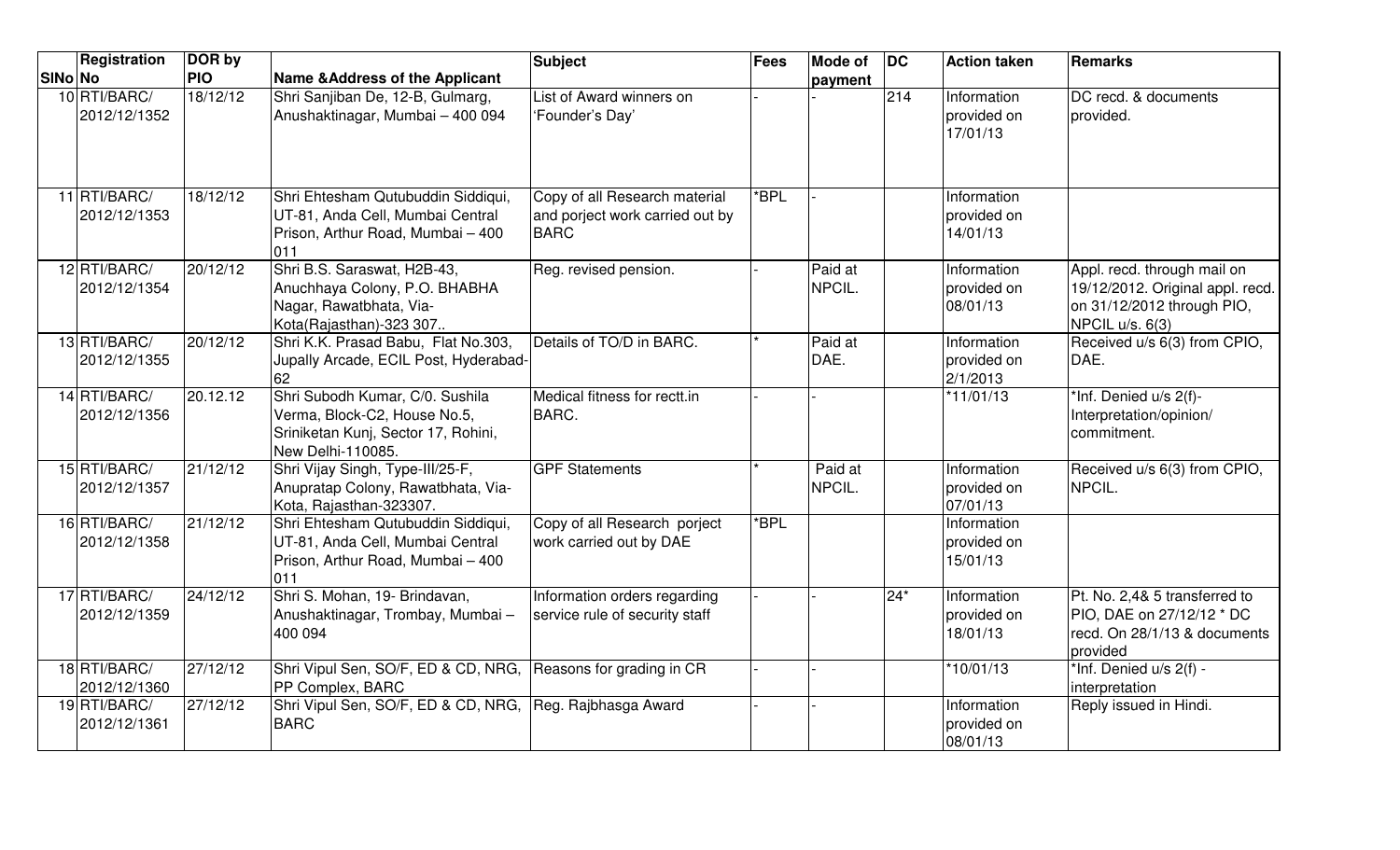|         | Registration                 | DOR by                 |                                                                                                                                                                                                            | <b>Subject</b>                                                   | Fees            | <b>Mode of</b>        | $\overline{D}$           | <b>Action taken</b>                    | Remarks                                                                                  |
|---------|------------------------------|------------------------|------------------------------------------------------------------------------------------------------------------------------------------------------------------------------------------------------------|------------------------------------------------------------------|-----------------|-----------------------|--------------------------|----------------------------------------|------------------------------------------------------------------------------------------|
| SINo No |                              | <b>PIO</b>             | <b>Name &amp; Address of the Applicant</b>                                                                                                                                                                 |                                                                  |                 | payment               |                          |                                        |                                                                                          |
|         | 20 RTI/BARC/<br>2012/12/1362 | 31/12/12               | Shri Krishan Mohan Tiwari, Asst.<br>Manager, SBI Bangarupolieum,<br>Chittoor, Andhra Pradesh, Pin-517416                                                                                                   | Inf. reg. disciplinary action<br>against BARC official           | 10              | <b>IPO</b>            |                          | Information<br>provided on<br>8/2/2013 | Fee recd. On 01/02/2013                                                                  |
|         | 21 RTI/BARC/<br>2012/12/1363 | 31/12/12               | Shri Baliram Mahadev Bansode,<br>Navab Chawl No. 5, Room No. 45,<br>First Floor, Jayrajbhai Lane, R.M.<br>Nimkar Marg, Mumbai - 400 008                                                                    | Details of workcharg service                                     |                 |                       |                          | $*1/1/2013$                            | Trans. u/s. 6(3) to PIO, BARC,<br>Tarapur.                                               |
|         | 22 RTI/BARC/<br>2012/12/1364 | 31/12/12               | Shri Santosh Abasaheb Katkar,<br>Special Recovery & Sales Officer, The officials<br>Kurla Nagarik Sahakari Bank Ltd.,<br>Award Dept., Barve Road Br., Kurla<br>High School, Kurla (W), Mumbai – 400<br>070 | Information regarding BARC                                       | 10              | $\overline{PQ}$       |                          | Information<br>provided on<br>8/2/2013 | Fee recd. on 14/01/2013. Hindi<br>version issued on 14/02/2013                           |
|         | 23 RTI/BARC/<br>2012/12/1365 | 31/12/12               | Shri Shreekant Jaydeep Landage, Flat   Information reg. CHSS facility to  10<br>No. B-187, Block No. 24, Kendriya<br>Vihar CHS Ltd., Plot No. 2, Sector -<br>38, Nerul, Navi Mumbai                        | <b>BARC</b> employee                                             |                 | <b>IPO</b>            |                          | Information<br>provided on<br>28/01/13 | Application Fee recd. on<br>15/01/13.                                                    |
|         | 24 RTI/BARC/<br>2013/01/1366 | $01 - 01 - 13$         | Shri Virendra Singh Baidwal, 102,<br>Kavita CHS, Plot No. 71, Sector 19,<br>Nerul (E), Navi Mumbai - 400 706                                                                                               | Inf. reg. procurement of water<br>treatment system               |                 | Court Fee<br>stamp    |                          | $*03/01/13$                            | Trans. u/s.6(3) to PIO, DPS.                                                             |
|         | 25 RTI/BARC/<br>2013/01/1367 | $01 - 01 - 13$         | Shri Sanjeev Kumar Ranjan, C/o<br>Gopal Singh Bhati, F-55/107, 2 <sup>nd</sup> Floor, 2012 & cut off marks<br>Near Laxmi Narayan Temple, Katwaria<br>Sarai, New Delhi - 110016                             | Marks secured in OCES-DGFS                                       | $\overline{10}$ | <b>IPO</b>            |                          | Information<br>provided on<br>11/01/13 |                                                                                          |
|         | 26 RTI/BARC/<br>2013/01/1368 | $01 - 01 - 13$         | Shri Jagdish Kumar Dhakad, Type-<br>2/56/K, Anupratap Colony, Post-<br>Bhabhanagar - 323307                                                                                                                | Inf. reg. given to CAT-I, CAT-II<br>trainees and TSOs            |                 | Paid at<br><b>DAE</b> | 10 <sup>°</sup><br>(IPO) | Information<br>provided on<br>30/01/13 | Recd. u/s. 6(3) from PIO, DAE<br>Hindi version issued. DC recd.<br>& documents provided. |
|         | 27 RTI/BARC/<br>2013/01/1369 | $\overline{01}$ -01-13 | Shri R. K. Gupta, 701, Sterling<br>Apartment, Lala Jamanadas Gupta<br>Marg, Deonar, Mumbai - 400 088                                                                                                       | Inf. reg. indication of percentage<br>of disability in CHSS Card |                 | Paid at<br><b>DAE</b> |                          | *10/01/13                              | Recd. u/s. 6(3) from PIO, DAE<br>*Information denied- query not<br>clear                 |
|         | 28 RTI/BARC/<br>2013/01/1370 | $01 - 07 - 13$         | Shri Nav Parkash Parihar, Selection<br>Officer(Admn.), H.P. University, Shimla-<br>171005.                                                                                                                 | M.Sc. (Medical Physics) Exam.                                    |                 | Paid at<br>AERB.      |                          | Information<br>provided on<br>6/2/2013 | Recd. u/s. 6(3) from CPIO,<br>AERB.                                                      |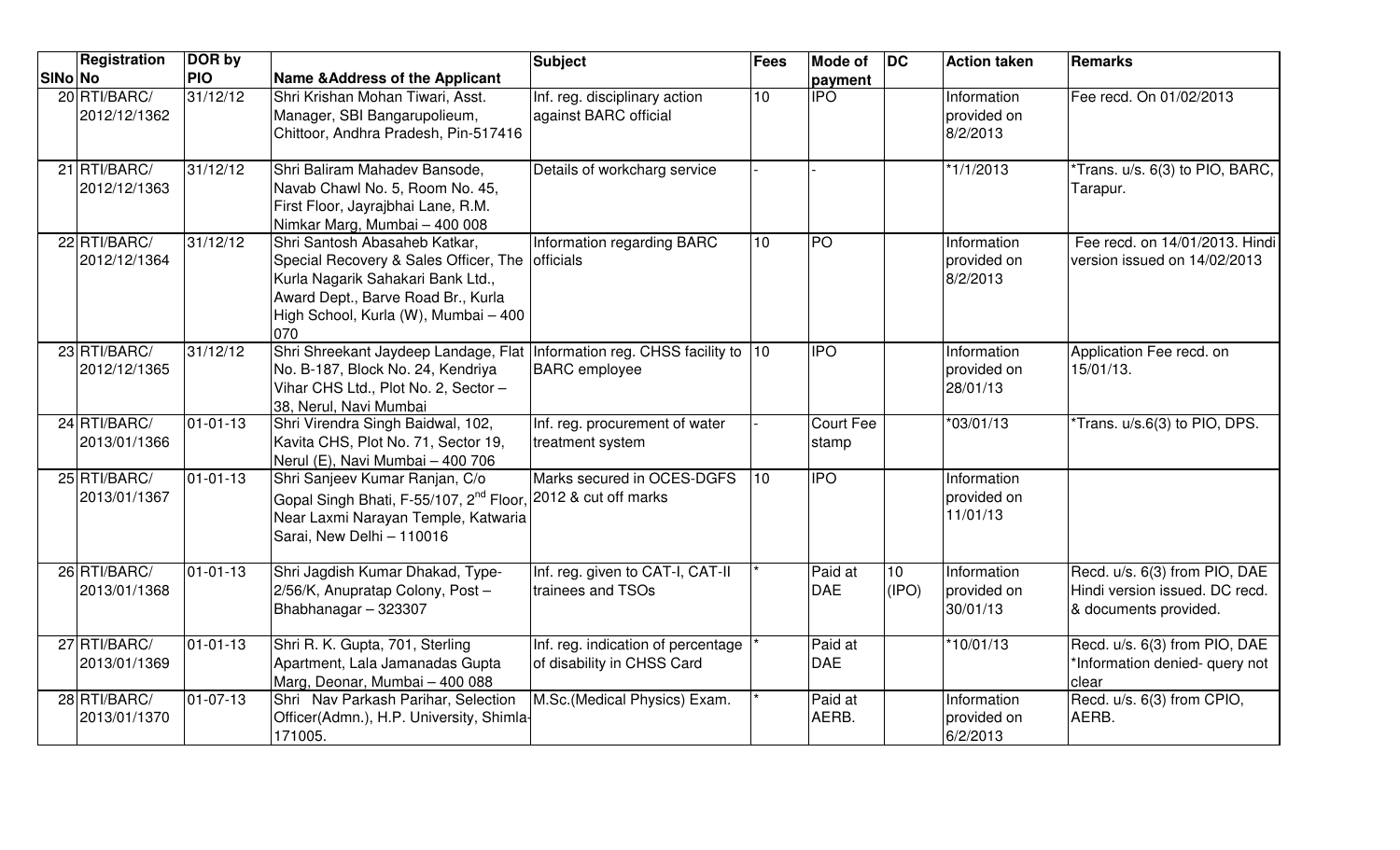|         | <b>Registration</b>          | DOR by           |                                                                                                                                                                                | Subject                                                         | Fees            | <b>Mode of</b>        | <b>DC</b> | <b>Action taken</b>                        | Remarks                                                                                |
|---------|------------------------------|------------------|--------------------------------------------------------------------------------------------------------------------------------------------------------------------------------|-----------------------------------------------------------------|-----------------|-----------------------|-----------|--------------------------------------------|----------------------------------------------------------------------------------------|
| SINo No |                              | <b>PIO</b>       | <b>Name &amp; Address of the Applicant</b>                                                                                                                                     |                                                                 |                 | payment               |           |                                            |                                                                                        |
|         | 29 RTI/BARC/<br>2013/01/1371 | $01 - 07 - 13$   | Shri Krishan Mohan Tiwari, Asst.<br>Manager, SBI Bangarupolieum,<br>Chittoor, Andhra Pradesh, Pin-517416                                                                       | Inf. reg. action against BARC<br>official                       | 10              | <b>IPO</b>            |           | Information<br>provided on<br>28/01/13     |                                                                                        |
|         | 30 RTI/BARC/<br>2013/01/1372 | 01-08-13         | Shri Gangadhar S. Patil, DNA, India<br>Bulls Financial Centre Tower 3, 11 <sup>th</sup><br>Floor, Senapati Bapat Marg,<br>Elphinstone(W), Mumbai - 400 013                     | Inspection of record pertaining to<br>Writ Petition.            |                 | Paid at<br><b>DAE</b> |           | *15/01/13                                  | Received u/s 6(3) from<br>US(R&D) & CPIO, DAE. *Trd<br>$u/s$ 6(3) to CPIO, DAE.        |
|         | 31 RTI/BARC/<br>2013/01/1373 | 01-09-13         | Shri S. C. Bhardwaj, D-10, Patliputra,<br>Anushakti Nagar, Mumbai - 400 094                                                                                                    | Copy of Medical Report                                          | 10              | <b>IPO</b>            |           | Information<br>provided on<br>22/01/13     |                                                                                        |
|         | 32 RTI/BARC/<br>2013/01/1374 | 01-09-13         | Shri Rhishikesh Balkrishna Bhoir, Ghar Copy of advertisement - 2009-<br>No. 439, At : Kolhi (Kopar) Post :<br>Panvel, Taluka: Panvel District:<br>Raigad, Maharashtra - 410206 | 11 and select list of candidates<br>against advt.               | 10              | <b>IPO</b>            |           | Information<br>provided on<br>11/2/2013    |                                                                                        |
|         | 33 RTI/BARC/<br>2013/01/1375 | 01-09-13         | Shri Rhishikesh Balkrishna Bhoir, Ghar Copy of advertisement - 2001-<br>No. 439, At: Kolhi (Kopar) Post:<br>Panvel, Taluka : Panvel District :<br>Raigad, Maharashtra - 410206 | 2006 and select list of<br>candidates against advt.             |                 |                       |           | *01/03/13 (file<br>closed)                 | Letter for proof of BPL<br>category issued on 10/1/13. *<br>Fee not recd. File closed, |
|         | 34 RTI/BARC/<br>2013/01/1376 | $[01 - 10 - 13]$ | Shri D.G. Juwatkar, CIRUS/RRMD,<br>BARC, Trombay, Mumbai-400085.                                                                                                               | Inf. reg. BARC Cr.Society.                                      | 10              | Cash                  |           | Information<br>provided on<br>7/2/2013     | Hindi version issued.                                                                  |
|         | 35 RTI/BARC/<br>2013/01/1377 | $01 - 10 - 13$   | Shri Vipul Sen, SO/F, ED & CD, NRG,<br><b>BARC</b>                                                                                                                             | Inf. reg. steps followed in<br>promotion procedure              | 10              | Cash                  |           | Information<br>provided on<br>24/01/13     |                                                                                        |
|         | 36 RTI/BARC/<br>2013/01/1378 | $01 - 10 - 13$   | Shri Vipul Sen, SO/F, ED & CD, NRG,  Inf. reg. Weightage for promotion 10<br><b>BARC</b>                                                                                       |                                                                 |                 | Cash                  |           | Information<br>provided on<br>28/01/13     |                                                                                        |
|         | 37 RTI/BARC/<br>2013/01/1379 | $01 - 10 - 13$   | Shri Prahalad Patange, SO/F, C-7/<br>Ranjani, Anushakti Nagar, Mumbai -<br>400 094                                                                                             | Copies of ACRS/APARs of self                                    | $\overline{10}$ | Cash                  |           | 536 Information<br>provided on<br>29/01/13 | DC recd. & documents<br>provided. Inspection of<br>documents on 5/2/2013.              |
|         | 38 RTI/BARC/<br>2013/01/1380 | $01 - 11 - 13$   | Shri M.G. Pednekar, F/man 'C', Fire<br>Service Section, BARC                                                                                                                   | Record/registers pertaining to<br>complaints by BARC employees. | 10              | Cash                  |           | Information<br>provided on<br>8/2/2013     | Hindi verstion issued.<br>Inspection of documents<br>allowed.                          |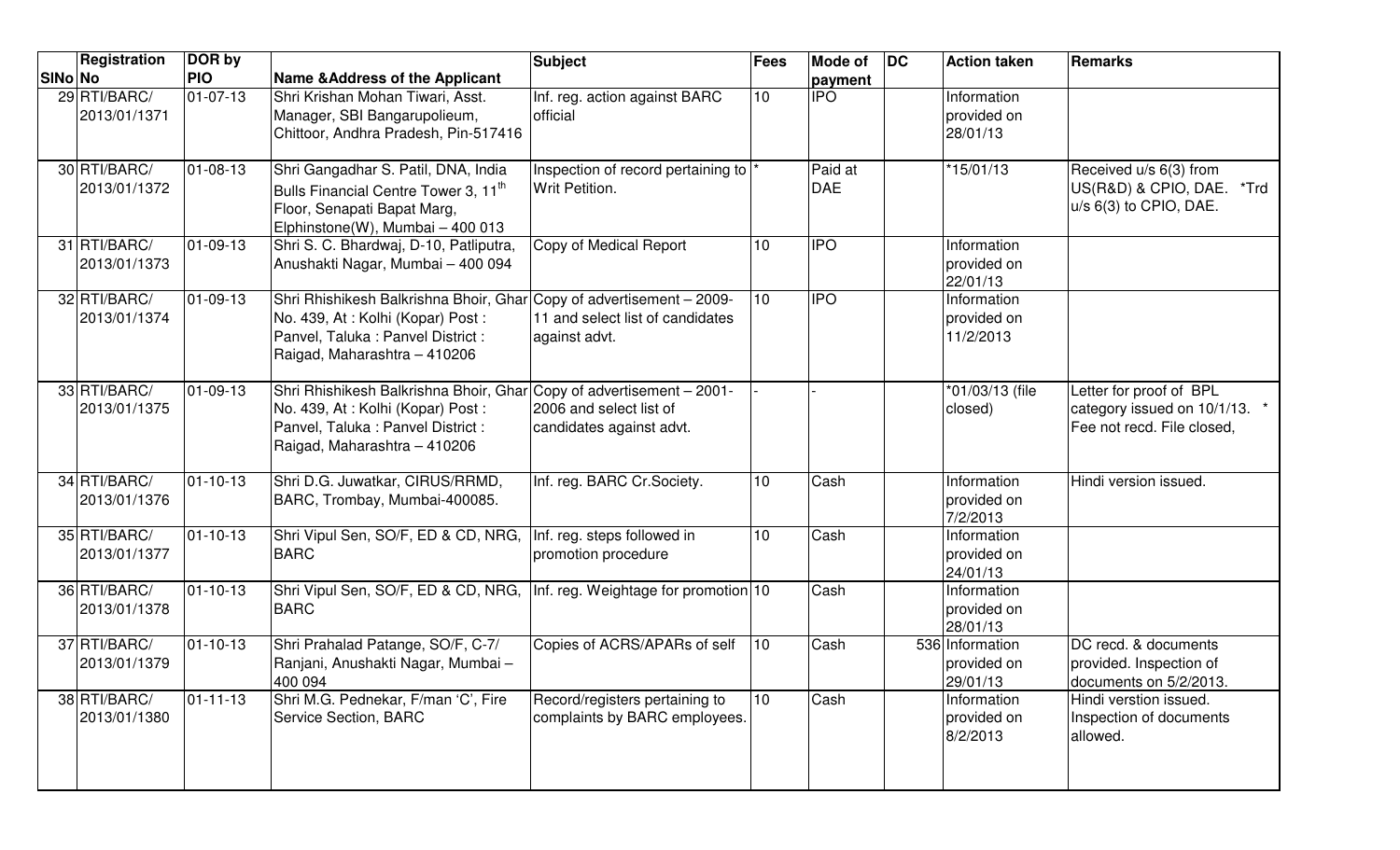|         | Registration | DOR by     |                                                                      | <b>Subject</b>                       | Fees            | <b>Mode of</b> | DC | <b>Action taken</b> | <b>Remarks</b>              |
|---------|--------------|------------|----------------------------------------------------------------------|--------------------------------------|-----------------|----------------|----|---------------------|-----------------------------|
| SINo No |              | <b>PIO</b> | <b>Name &amp; Address of the Applicant</b>                           |                                      |                 | payment        |    |                     |                             |
|         | 39 RTI/BARC/ | 16/01/13   | Ms. Shaila, 24/450, Tejas Nagar,                                     | Inf. reg. norms and rules for        | 10 <sup>1</sup> | <b>DD</b>      |    | Information         |                             |
|         | 2013/01/1381 |            | B.P.T. Colony, Renold's Road, Wadala working hours for female staff. |                                      |                 |                |    | provided on         |                             |
|         |              |            | (E), Mumbai - 400 037                                                |                                      |                 |                |    | 7/2/2013            |                             |
|         | 40 RTI/BARC/ | 16/01/13   | Shri Shelendra Kumar Singh, SA/E,                                    | Reg. complaints against              | 10              | Cash           |    | Information         |                             |
|         | 2013/01/1382 |            | EE&I, FRD/PP, BARC, Trombay,                                         | irregularity in execution of         |                 |                |    | provided on         |                             |
|         |              |            | Mumbai - 400 085                                                     | contract works.                      |                 |                |    | 1/2/2013            |                             |
|         | 41 RTI/BARC/ | 16/01/13   | Shri Ashish Kumar Sharma, B-21/2,                                    | Marks obtained in OCES/DGFS-10       |                 | <b>IPO</b>     |    | Information         |                             |
|         | 2013/01/1383 |            | DAE colony, ECIL Post, ECIL                                          | 2012 & Cut off marks for all         |                 |                |    | provided on         |                             |
|         |              |            | Hyderabad - 500 062 (AP)                                             | categories                           |                 |                |    | 1/2/2013            |                             |
|         | 42 RTI/BARC/ | 16/01/13   | Smt. Priya Gunaji Gaonkar, UDC,                                      | Details/ documents pertaining to 10  |                 | Cash           |    | 14 Information      | DC recd. & documents        |
|         | 2013/01/1384 |            | RRMD, CIRUS, BARC                                                    | complaint by BARC bus                |                 |                |    | provided on         | provided.                   |
|         |              |            |                                                                      | commuters                            |                 |                |    | 15/02/2013          |                             |
|         | 43 RTI/BARC/ | 16/01/13   | Shri Shelendra Kumar Singh, SA/E,                                    | Reg. various pledges taken in        | 10              | Cash           |    | 10 Information      | DC recd. & documents        |
|         | 2013/01/1385 |            | EE&I, FRD/PP, BARC, Trombay,                                         | BARC.                                |                 |                |    | provided on         | provided.                   |
|         |              |            | Mumbai - 400 085                                                     |                                      |                 |                |    | 12/2/2013           |                             |
|         | 44 RTI/BARC/ | 16/01/13   | Shri Krishan Mohan Tiwari, Assistant                                 | Inf. reg. disciplinary action        |                 | Paid at        |    | Information         | Recd.u/s.6(3) from US/CPIO, |
|         | 2013/01/1386 |            | Manager, SBI, Bangarupolieum,                                        | against BARC official                |                 | <b>DAE</b>     |    | provided on         | <b>DAE</b>                  |
|         |              |            | Chittoor, 517 416 AP                                                 |                                      |                 |                |    | 28/01/2013          |                             |
|         |              |            |                                                                      |                                      |                 |                |    |                     |                             |
|         | 45 RTI/BARC/ | 17/01/13   | Shri Dayalchandra Das, 04, Gangotri,                                 | Action taken on complaint letters 10 |                 | Cash           |    | Information         |                             |
|         | 2013/01/1387 |            | BARC Colony, Anushaktinagar,                                         |                                      |                 |                |    | provided on         |                             |
|         |              |            | Trombay, Mumbai - 400094                                             |                                      |                 |                |    | 12/2/2013           |                             |
|         |              |            |                                                                      |                                      |                 |                |    |                     |                             |
|         | 46 RTI/BARC/ | 18/01/13   | Shri Ashok, S/o. Shri Dhanpat, C/o.                                  | Details of SC/ST/BC/Minority/PH BPL  |                 |                |    | Information         | Recd.u/s.6(3) from US/CPIO, |
|         | 2013/01/1388 |            | Shri Mai Lal Ranga, Kila Cony, Jhajjar- posts                        |                                      |                 |                |    | provided on         | <b>DAE</b>                  |
|         |              |            | 124103, Haryana.                                                     |                                      |                 |                |    | 15/02/2013          |                             |
|         | 47 RTI/BARC/ | 18/01/13   | Shri Vipul Sen, SO/F, ED&CD, NRG,                                    | Details of AWTF project              | 10              | Cash           |    | Information         |                             |
|         | 2013/01/1389 |            | <b>BARC</b>                                                          |                                      |                 |                |    | provided on         |                             |
|         |              |            |                                                                      |                                      |                 |                |    | 15/02/2013          |                             |
|         | 48 RTI/BARC/ | 18/01/13   | Smt. Priya Gunaji Gaonkar, RRMD,                                     | Details/ documents pertaining to 10  |                 | Cash           |    | Information         | Hindi version issued.       |
|         | 2013/01/1390 |            | CIRUS, BARC                                                          | investigation carried out by         |                 |                |    | provided on         |                             |
|         |              |            |                                                                      | <b>BARC.</b>                         |                 |                |    | 13/02/2013          |                             |
|         | 49 RTI/BARC/ | 21/01/13   | Shri K. R. Sethuraman, No. 1,                                        | Revision of pay scales of            |                 | Paid at        |    | Information         | Recd. u/s 6(3) from PIO,    |
|         | 2013/01/1391 |            | Narmada, DAE Township, Anupuram -                                    | Assistants and payment of            |                 | <b>RRCAT</b>   |    | provided on         | <b>RRCAT</b>                |
|         |              |            | 603127 Tamil Nadu                                                    | arrears etc.                         |                 |                |    | 21/02/13            |                             |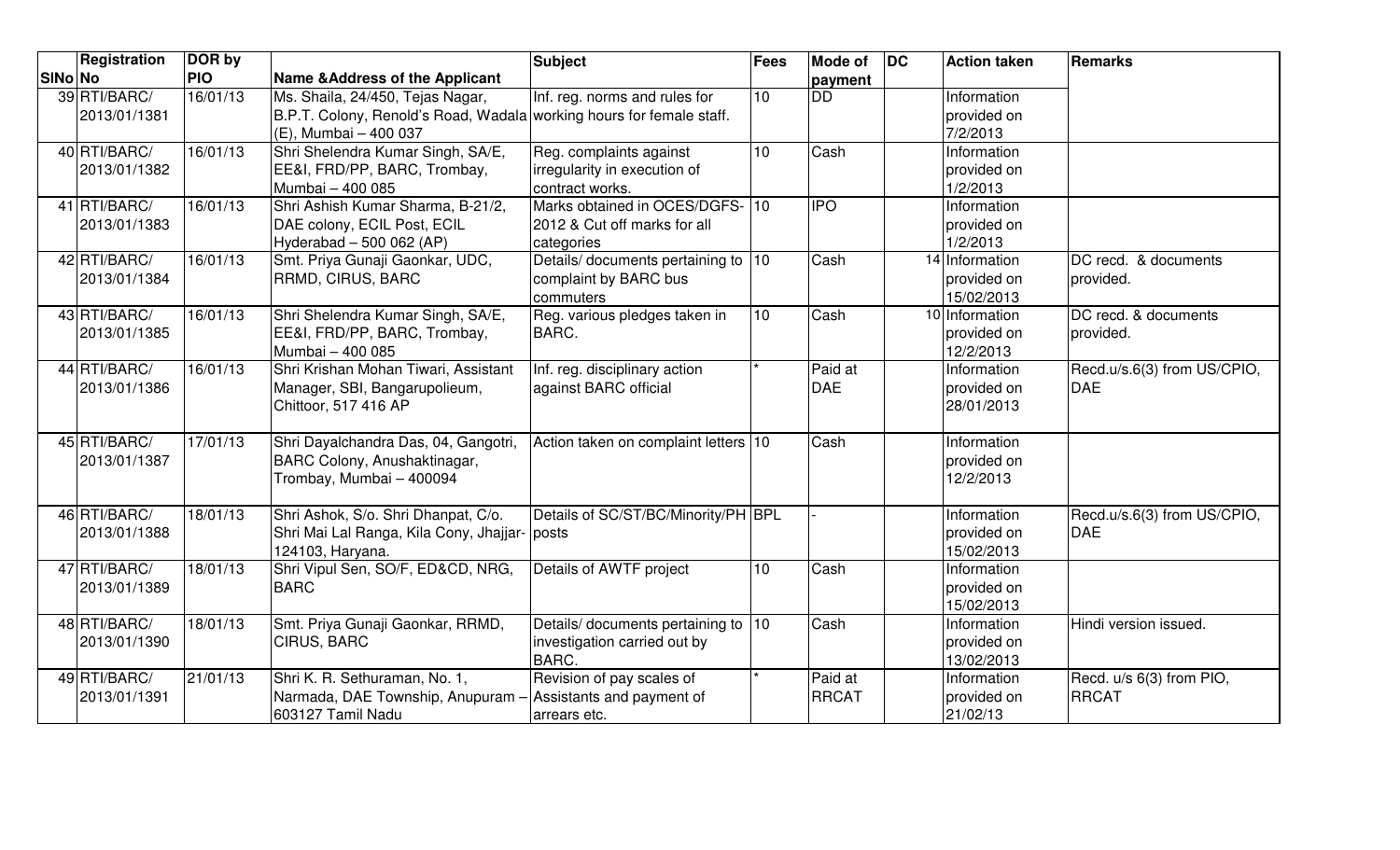|         | Registration                 | DOR by     |                                                                                                                                                     | <b>Subject</b>                                                             | Fees            | <b>Mode of</b>   | $\overline{D}$ | <b>Action taken</b>                       | <b>Remarks</b>                                                     |
|---------|------------------------------|------------|-----------------------------------------------------------------------------------------------------------------------------------------------------|----------------------------------------------------------------------------|-----------------|------------------|----------------|-------------------------------------------|--------------------------------------------------------------------|
| SINo No |                              | <b>PIO</b> | <b>Name &amp; Address of the Applicant</b>                                                                                                          |                                                                            |                 | payment          |                |                                           |                                                                    |
|         | 50 RTI/BARC/<br>2013/01/1392 | 22/01/2013 | Smt. Lata Rajendrakumar Karampuri,<br>House No. 110, Shastri Nagar,<br>Shandar Chowk, Near Shri Samarth<br>Vidya Mandir School, Solapur -<br>413003 | Copies of answersheet and<br>marks secured by other<br>candidates          | <b>BPL</b>      |                  |                | Information<br>provided on<br>22/02/13    | Reply issued in Hindi.                                             |
|         | 51 RTI/BARC/<br>2013/01/1393 | 22/01/2013 | Smt. Geeta Maruti Rane, Bldg 26A/10,<br>Govind Nagar, Near Shri Hanuman<br>Temple, Sodawala Lane, Borivli (W),<br>Mumbai - 400 092                  | Status of complaint letters<br>against BARC employee                       | 10              | <b>IPO</b>       |                | Information<br>provided on<br>21/02/13    |                                                                    |
|         | 52 RTI/BARC/<br>2013/01/1394 | 24/01/2013 | Shri Alok K. Acharya, C/o.<br>Radhagobinda Acharya, Sahebzada<br>Bazar, Po-Chandin Chouk, Cuttack.                                                  | Vigilance cases<br>pending/disposed off &<br>employees resigned from BARC. | 10 <sup>1</sup> | <b>IPO</b>       |                | Information<br>provided on<br>15/02/13    |                                                                    |
|         | 53 RTI/BARC/<br>2013/01/1395 | 28/01/2013 | Smt. Shalini Singh, Meerabai A-21,<br>Anushakti nagar, Mumbai-400094.                                                                               | Inf. regarding CCL                                                         | 10 <sup>1</sup> | Cash             |                | Information<br>provided on<br>21/02/13    |                                                                    |
|         | 54 RTI/BARC/<br>2013/01/1396 | 28/01/2013 | Shri Lavi Sohal, Plot No.3, Road No.12 Inf./documents pertaining to<br>Sector No.11, New Panvel, Navi<br>Mumbai-406 210.                            | <b>BARC</b> employee.                                                      | 10              | <b>IPO</b>       |                | Information<br>provided on<br>13/02/13    |                                                                    |
|         | 55 RTI/BARC/<br>2013/01/1397 | 28/01/2013 | Shri Girish M. Parulkar, 5/18, Dindaisy Death certificate of ex-<br>Bldg., Gaiwadi, Girgaum, Mumbai-400 exmployee<br>004.                           |                                                                            | $*10$           | <b>IPO</b>       |                | *22/02/13                                 | Fee recd. on 06/02/13<br>* Info. denied - record not<br>available. |
|         | 56 RTI/BARC/<br>2013/01/1398 | 28/01/2013 | Shri J V S R Krishna, D7-5/3, HWP<br>Colony, Aswapuram - 507 116,<br>Khammam Dist.                                                                  | Staff details working in SIRD                                              | 10              | $\overline{IPO}$ |                | 30 Information<br>provided on<br>25/02/13 | DC received & documents<br>provided.                               |
|         | 57 RTI/BARC/<br>2013/01/1399 | 29/01/2013 | Ms. Jyoti Arun Kedare, Flat No. 14-15,<br>Arya Jay CHS, Jadhav Colony,<br>Belavali, Badlapur(W).                                                    | Inf.regarding work awarded to a 50<br>lfirm.                               |                 | Cash             |                | Information<br>provided on<br>21/02/13    |                                                                    |
|         | 58 RTI/BARC/<br>2013/01/1400 | 30/01/2013 | Shri Maharaj Singh, Station Officer/A,<br>Fire Services, H.W.P., Manuguru, PO-<br>Gautami Nagar(Aswapuram) Distt-<br>Khammam(AP)-507116.            | Status of representation.                                                  | 10              | <b>IPO</b>       |                | Information<br>provided on<br>27/02/13    | Fee recd. On 18/02/2013.                                           |
|         | 59 RTI/BARC/<br>2013/01/1401 | 30/01/2013 | Shri Vishwas S. Patil, NG/619/77,<br>APD/EHPPL Kalyan.                                                                                              | Attendance record of self                                                  | 10              | Cash             |                | Information<br>provided on<br>25/02/13    |                                                                    |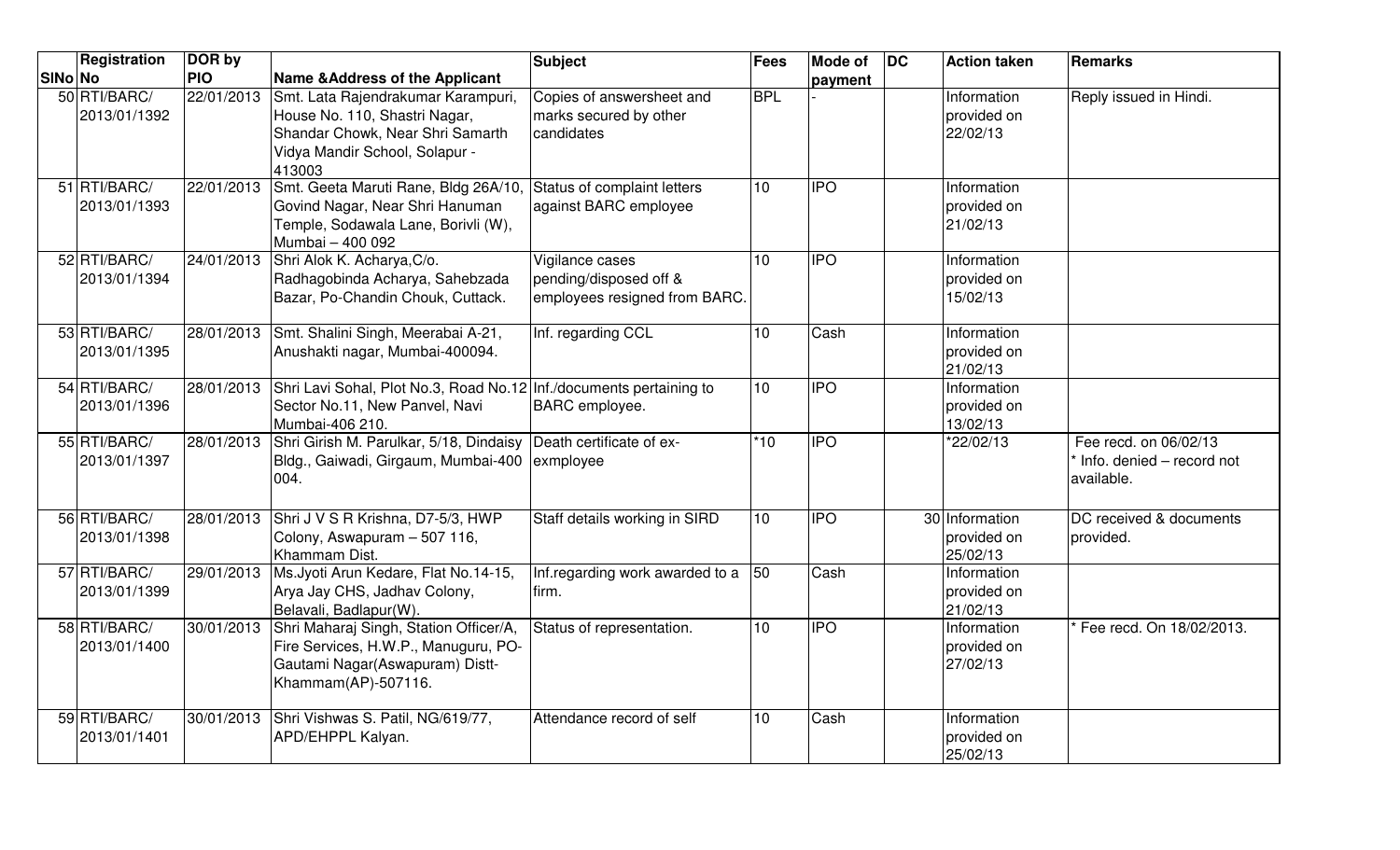|         | <b>Registration</b>          | DOR by            |                                                                                                                                                                 | <b>Subject</b>                                                 | Fees | Mode of                 | $\overline{D}$ | <b>Action taken</b>                       | <b>Remarks</b>                                                                             |
|---------|------------------------------|-------------------|-----------------------------------------------------------------------------------------------------------------------------------------------------------------|----------------------------------------------------------------|------|-------------------------|----------------|-------------------------------------------|--------------------------------------------------------------------------------------------|
| SINo No |                              | <b>PIO</b>        | <b>Name &amp; Address of the Applicant</b>                                                                                                                      |                                                                |      | payment                 |                |                                           |                                                                                            |
|         | 60 RTI/BARC/<br>2013/02/1402 | $02 - 01 - 13$    | Shri I.K. Bindra, Stenographer, Wester Details of employees of<br>Region, A.M.D.E.R./DAE, Sector 5 Ext. NRL/BARC.<br>Pratap Nagar, Sanganer, Jaipur-<br>302030. |                                                                |      | Paid at<br><b>AMDER</b> |                | 12 Information<br>provided on<br>27/02/13 | Recd. u/s 6(3) from AO III &<br>PIO, AMDER. DC recd. &<br>douments provided.               |
|         | 61 RTI/BARC/<br>2013/02/1403 | 02-01-13          | Shri S. C. Patro, Sub-officer B1,<br>RRCAT, Qtr. No. B-18/4, PO- CAT,<br>Indore, MP - 452013.                                                                   | Inf. reg. service rules.                                       | 10   | <b>IPO</b>              |                | 14/02/13                                  | *Information denied- Section<br>2(f). Fee recd. On 18/02/2013                              |
|         | 62 RTI/BARC/<br>2013/02/1404 | 02-01-13          | Shri Arun Kumar, A-6, Mateshwari,<br>Ram Nagar Colony, Bhudoli Road,<br>Neem Ka Thana, Distt- Sikar,<br>Rajasthan-332713                                        | Inf. reg. restriction of employees<br>to appear for UPSC exam. |      | Paid at<br><b>DAE</b>   |                | Information<br>provided on<br>26/02/13    | Recd.u/s.6(3) from US/CPIO,<br><b>DAE</b>                                                  |
|         | 63 RTI/BARC/<br>2013/02/1405 | 02-01-13          | Shri Anubhav Giri, S/o. Late Shri<br>Virendra Giri, M.I.G.-736, Awas Vikas-<br>D.M. Road, Bulandshahar, UP-203<br>001.                                          | Reg. compassionate<br>appointment.                             |      |                         |                | *07/02/13                                 | <b>IPO</b> not in favour of Accounts<br>Officer, BARC. * Trans for PIO,<br>HWB $u/s. 6(3)$ |
|         | 64 RTI/BARC/<br>2013/02/1406 | 02-04-13          | Shri Rakesh Sharma, 1800/9,<br>Govindpuri Extn., Main Road, Kalkaji,<br>New Delhi-110019                                                                        | Details/copies of documents<br>pertaining to contractor.       | 10   | <b>IPO</b>              |                | Information<br>provided on<br>22/02/13    |                                                                                            |
|         | 65 RTI/BARC/<br>2013/02/1407 | 02-04-13          | Shri K. Prakash, SA/B, Mfg. /CDM,<br>BARC, Trombay, Mumbai-400085.                                                                                              | CR/APAR grading                                                | 10   | Cash                    |                | 6 Information<br>provided on<br>15/02/13  | DC recd. & documents<br>provided.                                                          |
|         | 66 RTI/BARC/<br>2013/02/1408 | 02-04-13          | Shri K. Prakash, SA/B, Mfg /CDM,<br>BARC, Trombay, Mumbai-400085.                                                                                               | Copies of CR/APAR                                              | 10   | Cash                    |                | 48 Information<br>provided on<br>14/02/13 | DC recd. & documents<br>provided.                                                          |
|         | 67 RTI/BARC/<br>2013/02/1409 | $\sqrt{02-05-13}$ | Shri Santhosh Kumar Mishra, 10,<br>Deepak-A, Anushaktinagar, Mumbai-<br>400 094.                                                                                | Entry details & RTC shift<br>schedule.                         | 10   | <b>IPO</b>              |                | 62 Information<br>provided on<br>22/02/13 | DC recd. on 8/03/2013 &<br>documents provided.                                             |
|         | 68 RTI/BARC/<br>2013/02/1410 | 02-05-13          | Smt.Aasma Khatun Wd/o Mohd.Taqi,<br>Alis House, Ali Villa, Azad Nagar,<br>Paily Pada, Trombay, Mumbai-400088. Trust.                                            | Handing over the land to<br>Jamatul Muslmeen Jama Masjid       | 10   | Cash                    |                | *07/02/13                                 | * Trans. to PIO, DCS&EM<br>$u/s.6(3)$ .                                                    |
|         | 69 RTI/BARC/<br>2013/02/1411 | 02-08-13          | Shri Vithal N. Kamble, DPS/LAB/MED, Cast certificate of BARC<br>V.S.B. Anushakti Nagar, Mumbai-<br>400094.                                                      | employee                                                       | 10   | Cash                    |                | *7/3/2013                                 | Information denied u/s. 8(1)(j).<br><b>Issued in Hindi.</b>                                |
|         | 70 RTI/BARC/<br>2013/02/1412 | 02-08-13          | Shri I.K. Bindra, Stenographer,<br>Western Region, A.M.D.E.R./DAE,<br>Sector 5 Ext. Pratap Nagar, Sanganer,<br>Jaipur-302030.                                   | Details of employees of<br>NRL/BARC.                           |      |                         |                | Information<br>provided on<br>27/02/13    | same application ref. 02-1402.                                                             |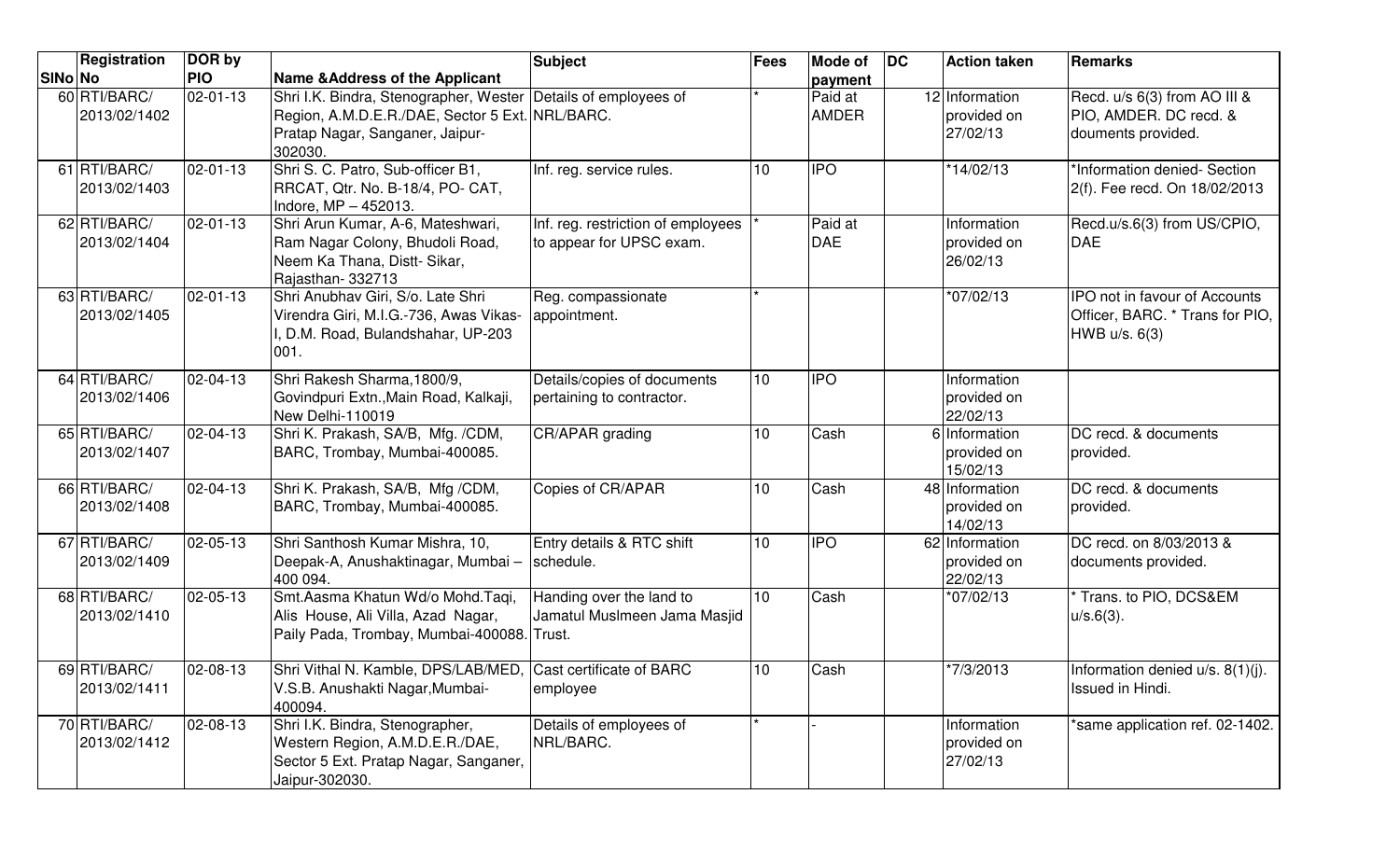|         | Registration                 | DOR by         |                                                                                                                                                                         | Subject                                                                     | Fees | <b>Mode of</b>          | <b>DC</b>           | <b>Action taken</b>                      | Remarks                                                                                                          |
|---------|------------------------------|----------------|-------------------------------------------------------------------------------------------------------------------------------------------------------------------------|-----------------------------------------------------------------------------|------|-------------------------|---------------------|------------------------------------------|------------------------------------------------------------------------------------------------------------------|
| SINo No |                              | <b>PIO</b>     | <b>Name &amp; Address of the Applicant</b>                                                                                                                              |                                                                             |      | payment                 |                     |                                          |                                                                                                                  |
|         | 71 RTI/BARC/<br>2013/02/1413 | $02 - 11 - 13$ | Shri Umakant Shrivastava, C-27/5,<br>RRCAT Colony, PO: RRCAT, Indore<br>$(MP) - 452013$                                                                                 | Certified copies of the minutes of<br>the Screening Committee<br>meeting    |      | Paid at<br><b>DAE</b>   |                     | Information<br>provided on<br>11/3/2013  | Recd. u/s.6(3) from PIO, DAE                                                                                     |
|         | 72 RTI/BARC/<br>2013/02/1414 | 02-12-13       | Shri Ashok Sah, Shop No.13, Jai<br>Bajrang Bali Naar, s.M.Road, Near<br>Domino's Pizza, Antop Hill, Mumbai –<br>400 037                                                 | Copy of report on the incident of<br>radioactivity                          |      | Paid at<br>Tarapur      |                     | 14/02/13                                 | Recd. u/s.6(3) from PIO,<br>Tarapur. *Transferred to PIO,<br>BARC, Tarapur on 14/02/13                           |
|         | 73 RTI/BARC/<br>2013/02/1415 | 19/2/2013      | Shri Rajdeo Prasad, T-3/511, Anu<br>Kiran Colony, Rawatbhata - 323307                                                                                                   | Inf. Related to advance<br>increment to CAT-I trainees                      |      | Paid at<br><b>NPCIL</b> |                     | Information<br>provided on<br>6/3/2013   | Recd. u/s 6(3) from CPIO,<br><b>NPCIL</b>                                                                        |
|         | 74 RTI/BARC/<br>2013/02/1416 | 19/02/2013     | Smt. Subita Kumari, C/o Shri<br>Radheshyam Gupta, Gupta Bhawan,<br>AT+PO+PS- Khaira, Dist. Jamui, State-<br>Bihar Pin-811317                                            | Reg. salary slip of her husband                                             |      |                         |                     | <b>Under Process</b>                     | *Fee in the form of Stamp<br>paper is not acceptable. Letter<br>for fee issued on 19/02/13. Fee<br>not received. |
|         | 75 RTI/BARC/<br>2013/02/1417 | 19/02/2013     | Dr. Vishvas Manohar Kulkarni, Plant<br>Cell Culture Technology Section,<br>NA&BTD, BARC, Trombay, Mumbai<br>400 085                                                     | Computer Scanned digital image 10<br>of outward register                    |      | Cash                    | 50<br>(CD)<br>chg.) | Information<br>provided on<br>1/3/2013   | Copies of documents provided.                                                                                    |
|         | 76 RTI/BARC/<br>2013/02/1418 | 22/02/2013     | Dr. Vishvas Manohar Kulkarni, Plant<br>Cell Culture Technology Section,<br>NA&BTD, BARC, Trombay, Mumbai<br>400 085                                                     | Copies of CR/APAR of BARC<br>employees                                      | 10   | Cash                    |                     | Information<br>provided on<br>1/3/2013   |                                                                                                                  |
|         | 77 RTI/BARC/<br>2013/02/1419 | 25/02/2013     | Mrs. Swati S. Patil, C/o Shri Rajesh<br>Nadkarni, 3, Vitthal Apartment, Kastur<br>Park, Shimpoli Road, Near Veg. Treat<br>Hotel 1, Borivali (West), Mumbai - 400<br>092 | Details of fixation of pay in<br>respect of BARC employees                  | 10   | <b>IPO</b>              |                     | 13/3/2013                                | *Denied u/s 7(9) & 8(1)(j) of the<br><b>RTI Act.</b>                                                             |
|         | 78 RTI/BARC/<br>2013/02/1420 | 25/02/13       | Shri Radha Mohan Choudhary, Type-<br>D, Bldg. No. 41/16, BARC Colony<br>Tarapur, PO-TAPP, Dist. Thane,<br>Maharashtra - 401 504                                         | Information reg. Norms<br>Committee constituted vide DO<br>dated 25/10/2010 |      | Paid at<br>Tarapur      |                     | *7/3/2013                                | Recd. u/s. 6(3) from PIO,<br>Tarapur. *Inf. Denied u/s2(f) of<br>the RTI Act, 2005.                              |
|         | 79 RTI/BARC/<br>2013/02/1421 | 25/02/13       | Shri Radha Mohan Choudhary, Type-<br>D, Bldg. No. 41/16, BARC Colony<br>Tarapur, PO-TAPP, Dist. Thane,<br>Maharashtra - 401 504                                         | Copies of views by service<br>associations in regard to<br>promotion norms  |      | Paid at<br>Tarapur      |                     | Information<br>provided on<br>13/03/2013 | Recd. u/s. 6(3) from PIO,<br>Tarapur.                                                                            |
|         | 80 RTI/BARC/<br>2013/02/1422 | 25/02/13       | Shri Radha Mohan Choudhary, Type-<br>D, Bldg. No. 41/16, BARC Colony<br>Tarapur, PO-TAPP, Dist. Thane,<br>Maharashtra - 401 504                                         | Information reg. Norms<br>Committee constituted vide DO<br>dated 25/10/2010 |      | Paid at<br>Tarapur      |                     | Information<br>provided on<br>25/03/13   | Recd. u/s. 6(3) from PIO,<br>Tarapur.                                                                            |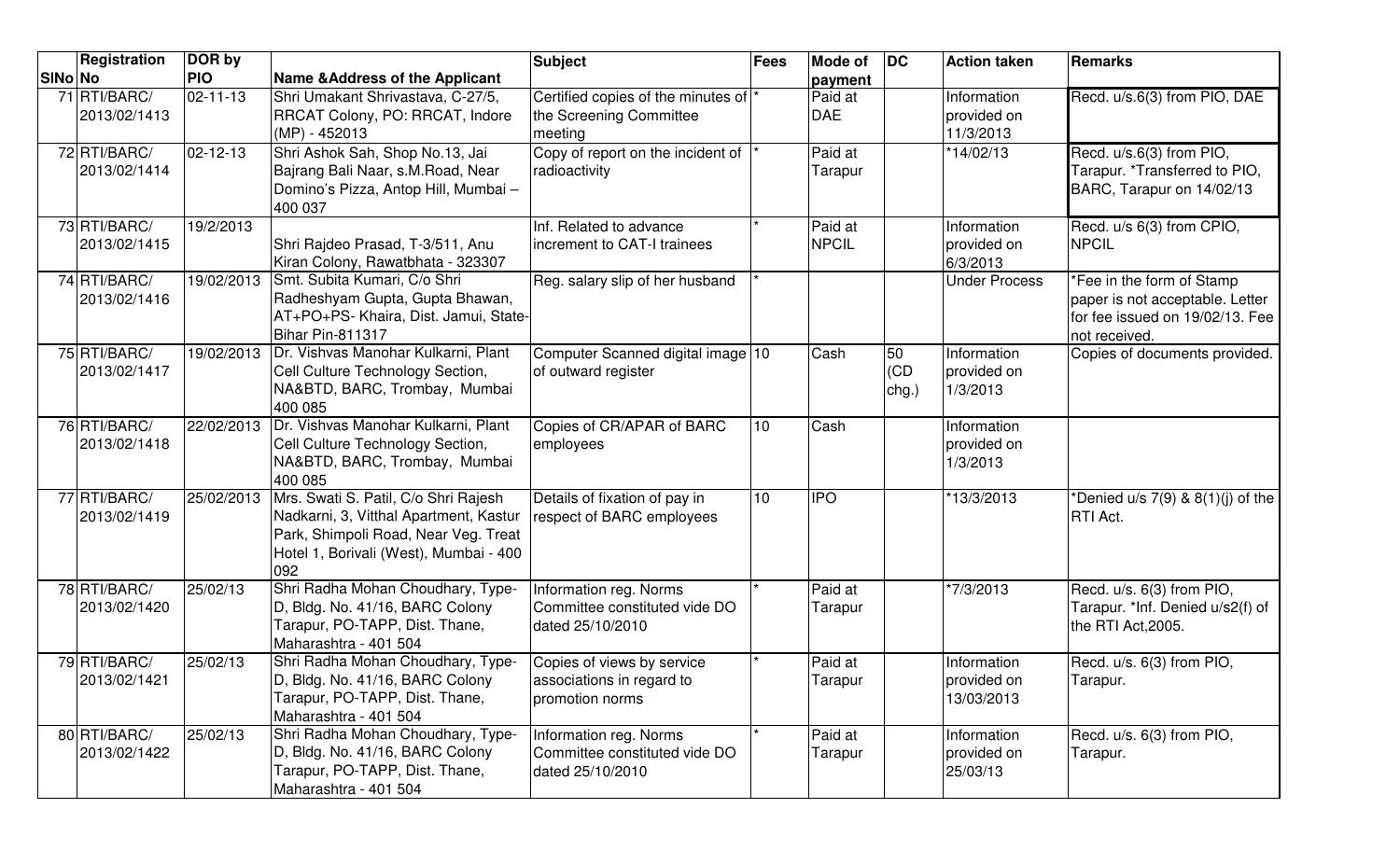|         | Registration                 | DOR by     |                                                                                                                                               | <b>Subject</b>                                                                                             | Fees            | Mode of            | DC | <b>Action taken</b>                       | <b>Remarks</b>                                                          |
|---------|------------------------------|------------|-----------------------------------------------------------------------------------------------------------------------------------------------|------------------------------------------------------------------------------------------------------------|-----------------|--------------------|----|-------------------------------------------|-------------------------------------------------------------------------|
| SINo No |                              | <b>PIO</b> | <b>Name &amp; Address of the Applicant</b>                                                                                                    |                                                                                                            |                 | payment            |    |                                           |                                                                         |
|         | 81 RTI/BARC/<br>2013/02/1423 | 25/02/13   | Shri Radha Mohan Choudhary, Type-<br>D, Bldg. No. 41/16, BARC Colony<br>Tarapur, PO-TAPP, Dist. Thane,<br>Maharashtra - 401 504               | Certified copies of the minutes of<br>the TC meeting                                                       |                 | Paid at<br>Tarapur |    | 19/03/13                                  | Recd. u/s. 6(3) from PIO,<br>Tarapur *Information denied<br>u/s.8(1)(a) |
|         | 82 RTI/BARC/<br>2013/02/1424 | 25/02/13   | Shri Prahalad Patange, SO/F, PSDD,<br><b>BARC</b>                                                                                             | Rules/Norms/guidelines of APAR                                                                             | $\vert$ 10      | Cash               |    | 30 Information<br>provided on<br>25/03/13 | DC recd. & documents<br>provided.                                       |
|         | 83 RTI/BARC/<br>2013/02/1425 | 26/02/13   | Shri Naresh Kumar, ASO(A), Security<br>Section, Dhruva, Trombay, Mumbai -<br>400 085                                                          | Working hours/C/off for security 10<br>staff                                                               |                 | Cash               |    | 16 Information<br>provided on<br>26/03/13 | DC recd. & documents<br>provided.                                       |
|         | 84 RTI/BARC/<br>2013/02/1426 | 26/02/13   | Shri B. B. Murmu, S/o Shri Thakurdas<br>Murmu, 28, Bharani, Atomic Energy<br>Township, Anupuram, Kancheepuram<br>District, Tamilnadu - 603127 | Reg. counting of training period<br>for pension purpose                                                    | $\vert$ 10      | <b>IPO</b>         |    | Information<br>provided on<br>11/3/2013   |                                                                         |
|         | 85 RTI/BARC/<br>2013/02/1427 | 27/02/13   | Shri Anubhav Giri, S/o. Late Shri<br>Virendra Giri, M.I.G.-736, Awas Vikas-<br>D.M. Road, Bulandshahar, UP-203<br>001.                        | Reg. compassionate<br>appointment.                                                                         | 10              | <b>IPO</b>         |    | $*04/03/13$                               | *Trans for PIO, HWB u/s. 6(3)                                           |
|         | 86 RTI/BARC/<br>2013/02/1428 | 28/02/13   | Shri J V S R Krishna, D7-5/3, HWP<br>Colony, Aswapuram - 507 116,<br>Khammam Dist. AP                                                         | Certified copy of promotion<br>norms/recruitment norms for TO<br>and copy of norms related to<br>M.Lib.Sc. | 10              | <b>IPO</b>         |    | Information<br>provided on<br>22/03/13    |                                                                         |
|         | 87 RTI/BARC/<br>2013/03/1429 | 03-07-13   | Dr. Pratibha Arvindkumar Bind, C/o<br>Keshavrao D. Pajai, Budhawari Peth,<br>Near R.S.S.Ground, Umred, Dist.<br>Nagpur - 441203               | Salary details of BARC official                                                                            | 10              | <b>IPO</b>         |    | Information<br>provided on<br>19/03/13    | <b>Issued in Hindi</b>                                                  |
|         | 88 RTI/BARC/<br>2013/03/1430 | 03-08-13   | Shri C.N. Jogdand, Type-VII, 8/6,<br><b>BARC Staff Colony, Tarapur.</b>                                                                       | Universities approved by DAE<br>for AQ                                                                     |                 | Paid at<br>Tarapur |    | Information<br>provided on<br>14/03/13    |                                                                         |
|         | 89RTI/BARC/<br>2013/03/1431  | 03-08-13   | Shri M.C. Goel, Secretary, BARCOA,<br>Bhagirathi Building Anushakti Nagar,<br>Mumbai-400094.                                                  | Guidelines for ACRs/APARs                                                                                  | 10 <sup>1</sup> | Cash               |    | Information<br>provided on<br>19/03/13    |                                                                         |
|         | 90 RTI/BARC/<br>2013/03/1432 | 03-08-13   | Shri M.C. Goel, Secretary, BARCOA,<br>Bhagirathi Building Anushakti Nagar,<br>Mumbai-400094.                                                  | Gradings for assessment of<br><b>APAR</b>                                                                  | 10 <sup>1</sup> | Cash               |    | 19/03/13                                  | *Info. Denied - 2(f)                                                    |
|         | 91 RTI/BARC/<br>2013/03/1433 | 03-11-13   | Shri K.M. Somkuwar, 301, Suman<br>Arcade, Plot No.D-23, Sector-20, Nerul employees.<br>(W), Navi Mumbai-400 706.                              | Copies of pay fixation of BARC                                                                             | 10              | <b>IPO</b>         |    | *25/03/13                                 | *Info. Denied u/s. 8(1)(j)                                              |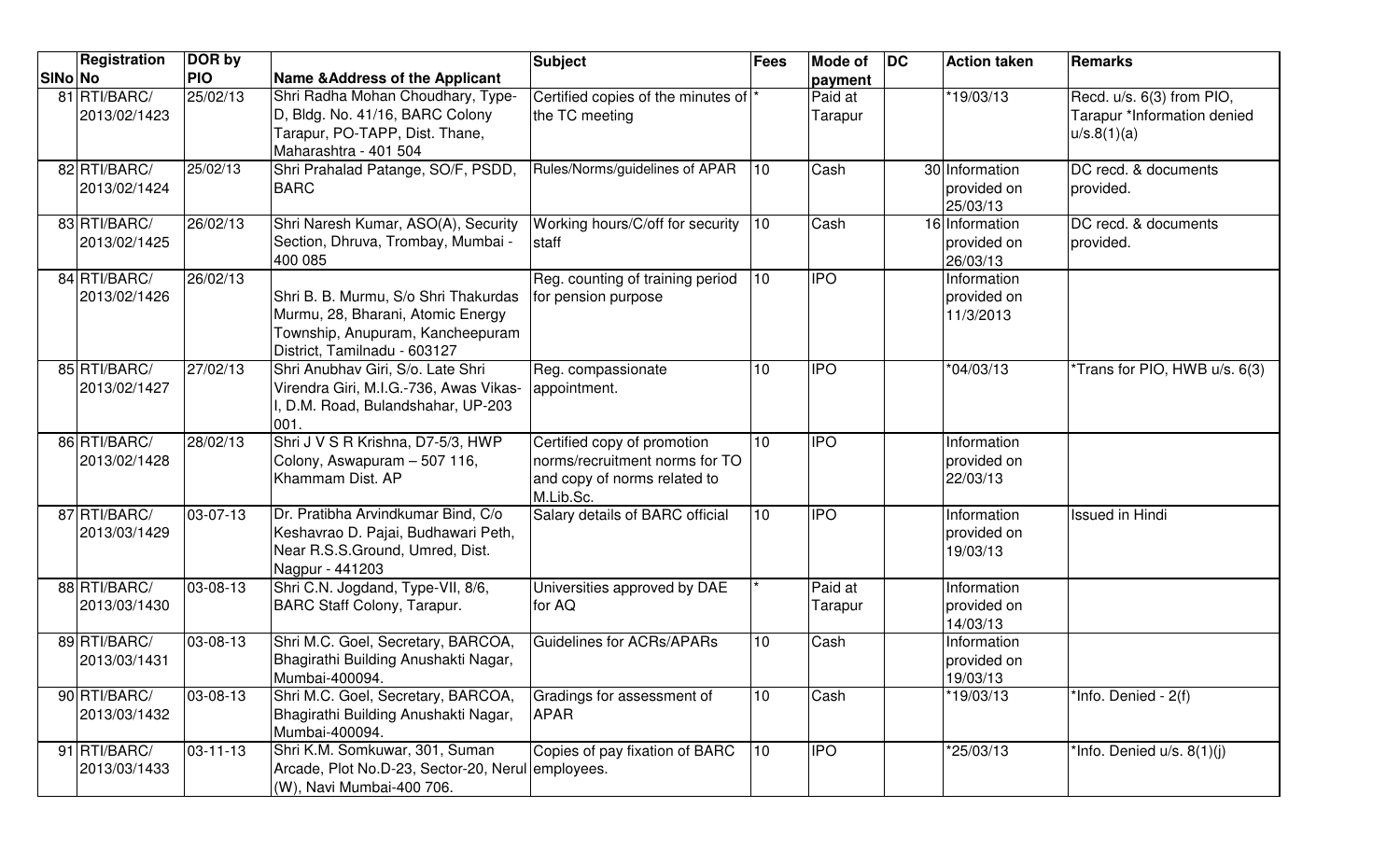|         | Registration                           | DOR by         |                                                                                                                                             | <b>Subject</b>                                                                                     | Fees | <b>Mode of</b>        | $\overline{D}$ | <b>Action taken</b>                    | Remarks                                                   |
|---------|----------------------------------------|----------------|---------------------------------------------------------------------------------------------------------------------------------------------|----------------------------------------------------------------------------------------------------|------|-----------------------|----------------|----------------------------------------|-----------------------------------------------------------|
| SINo No |                                        | <b>PIO</b>     | <b>Name &amp; Address of the Applicant</b>                                                                                                  |                                                                                                    |      | payment               |                |                                        |                                                           |
|         | 92 RTI/BARC/                           | $03 - 11 - 13$ | Shri Naresh Kumar, ASO, Dhruva,                                                                                                             | List of employees awarded                                                                          | 10   | Cash                  |                | *21/03/13                              | $\overline{I}$ Info. Denied u/s. 8(1)(j)                  |
|         | 2013/03/1434                           |                | BARC, Trombay, Mumbai - 400 085                                                                                                             | penalties etc.                                                                                     |      |                       |                |                                        |                                                           |
|         | 93 RTI/BARC/<br>2013/03/1435           | 03-12-13       | Shri P. Ashok Kumar, Genl.Secretary,<br>AEEA, RMP, Ratnahalli Complex,<br>Yelwal Post, Mysore - 571 130                                     | Seniority list/promotion details of 10<br>Security Guards.                                         |      | <b>IPO</b>            |                | Information<br>provided on<br>28/03/13 |                                                           |
|         | 94 RTI/BARC/<br>2013/03/1436           | 03-12-13       | Shri A. Moorthy, 15 B Fourth Street<br>Extension, SBI Colony, Melagaram,<br>Tenkasi - 627 818.                                              | Qualification for trach change.                                                                    | 10   | <b>IPO</b>            |                | <b>Under Process</b>                   |                                                           |
|         | 95 RTI/BARC/<br>2013/03/1437           | $03-12-13$     | Shri Ketan R. Badak, 305/B Wing,<br>Konark Apartments, Sambhaji Nagar,<br>Behind Hotel Royal Challenge, Near<br>Nitin Co., Thane(W)-400604. | Recruitment for the post of<br>Pharmacist.                                                         | 10   | <b>IPO</b>            |                | Information<br>provided on<br>28/03/13 |                                                           |
|         | 96 RTI/BARC/<br>2013/03/1438           | 13/03/2013     | Shri Radha Mohan Choudhary, Type-<br>D, Bldg. No. 41/16, BARC Colony<br>Tarapur, PO-TAPP, Dist. Thane,<br>Maharashtra - 401 504             | Copies of decision taken by<br><b>TC&amp;TSC</b>                                                   |      | Paid at<br>Tarapur    |                | *21/03/13                              | Recd. u/s. 6(3) from PIO,<br>Tarapur. *Inf. Denied - 2(f) |
|         | 97 RTI/BARC/<br>2013/03/1439           | 13/03/2013     | Shri Arun Kumar, A-6, Mateshwari,<br>Ram Nagar Colony, Bhudoli Road,<br>Neem Ka Thana, Distt- Sikar,<br>Rajasthan-332713                    | Information reg. communication<br>sent from DAE to UPSC                                            |      | Paid at<br><b>DAE</b> |                | Information<br>provided on<br>22/03/13 | Recd. From PIO, DAE U/s.<br>$6(3)$ .                      |
|         | 98 RTI/BARC/<br>2013/03/1440           | 13/03/2013     | Shri Vikas Patil, Room No. 3, Jagdish<br>Kantilal Dave Chawl, Shamnagar,<br>Opp. Shiv Sena Shakha, Jogeshwari<br>(East), Mumbai - 400 060   | Copy of regulations/ rules/<br>norms controlling the<br>development around the<br>boundary of BARC | 10   | <b>IPO</b>            |                | *18/03/13                              | *Trans. u/s.6(3) to PIO, AERB                             |
|         | 99 RTI/BARC/<br>2013/03/1441           | 14/03/2013     | Shri Namdeo Sopan Hon, Radio<br>Chemistry Div., RLG, BARC, Trombay,<br>Mumbai - 400 085                                                     | Holiday list for the year 1995                                                                     | 10   | Cash                  |                | Information<br>provided on<br>20/03/13 |                                                           |
|         | 100 RTI/BARC/<br>2013/03/1442          | 15/03/13       | Ms. Sushma Alaguvadivel, 101,<br>Purunima, ATS(E), Anupuram - 603<br>127.                                                                   | Copy of ticket of journey<br>performed by BARC(F) official                                         | 20   | $\overline{IPO}$      |                | 19/03/13                               | Trans. u/s.6(3) to PIO,<br><b>BARCF, Kalpakkam</b>        |
|         | 101 RTI/BARC/<br>2013/03/1443          | 15/03/13       | Ms. Sushma Alaguvadivel, 101,<br>Purunima, ATS(E), Anupuram - 603<br>127                                                                    | On duty tour details of BARC(F) 20<br>official.                                                    |      | <b>IPO</b>            |                | *19/03/13                              | Trans. u/s.6(3) to PIO,<br><b>BARCF, Kalpakkam</b>        |
|         | $102$ <b>RTI/BARC/</b><br>2013/03/1444 | 15/03/13       | Ms. Sushma Alaguvadivel, 101,<br>Purunima, ATS(E), Anupuram - 603<br>127                                                                    | Copies of Circulars issued by<br>Women Cell.                                                       | 20   | <b>IPO</b>            |                | <b>Under Process</b>                   |                                                           |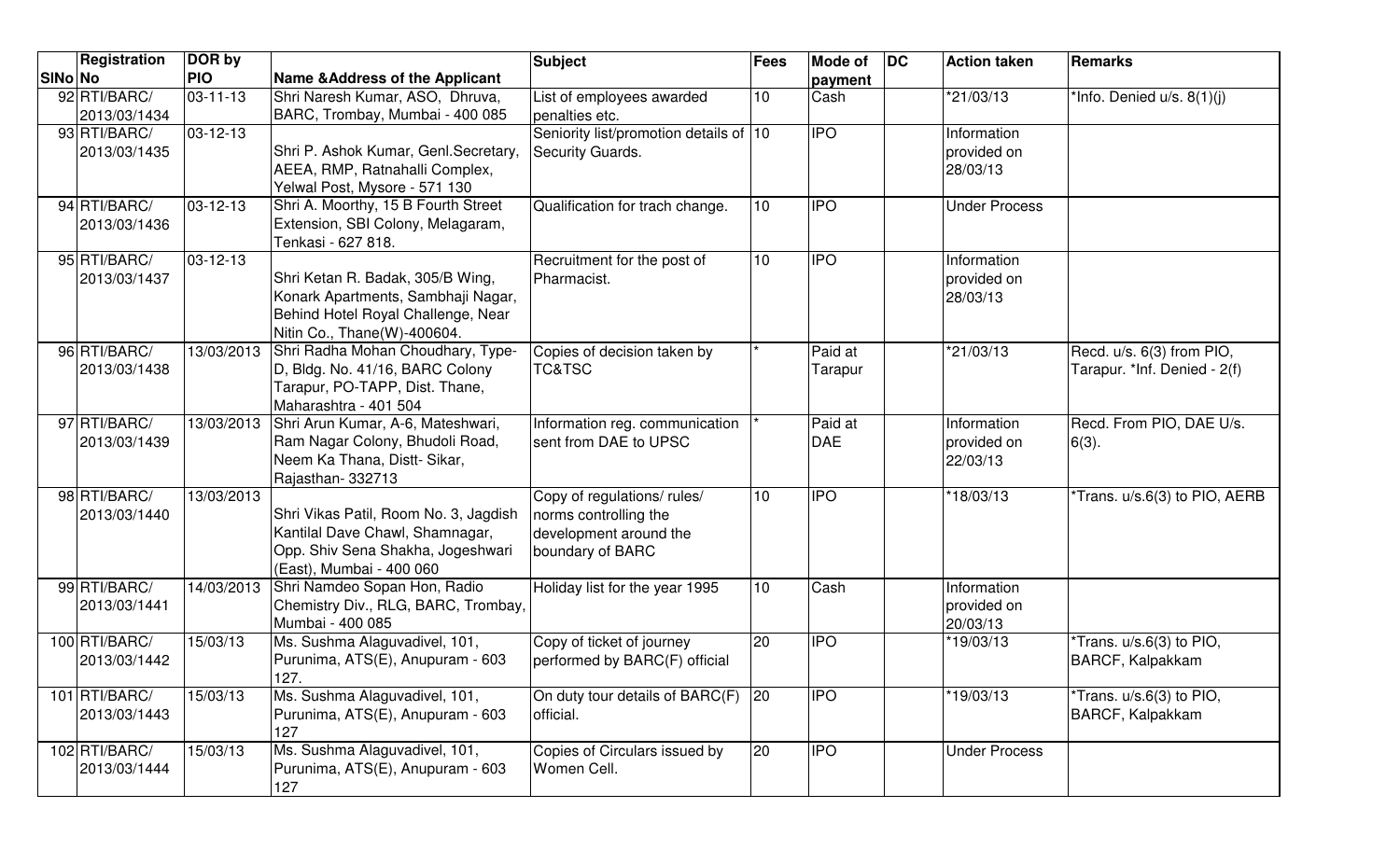|         | Registration                  | DOR by     |                                                                                                                                                                              | <b>Subject</b>                                                                   | <b>Fees</b>     | <b>Mode of</b>            | $\overline{D}$ | <b>Action taken</b>                    | <b>Remarks</b>                       |
|---------|-------------------------------|------------|------------------------------------------------------------------------------------------------------------------------------------------------------------------------------|----------------------------------------------------------------------------------|-----------------|---------------------------|----------------|----------------------------------------|--------------------------------------|
| SINo No |                               | <b>PIO</b> | Name & Address of the Applicant                                                                                                                                              |                                                                                  |                 | payment                   |                |                                        |                                      |
|         | 103RTI/BARC/<br>2013/03/1445  | 15/03/13   | Shri T. Prathapan, SA/F, EE&I, PP,<br>FRD, BARC, Trombay, Mumbai -<br>400085                                                                                                 | <b>DQE-Question papers</b>                                                       | 10 <sup>1</sup> | Cash                      |                | Information<br>provided on<br>26/03/13 |                                      |
|         | 104 RTI/BARC/<br>2013/03/1446 | 18/03/13   | Shri Viraj Dashrath Sambodhi, E-7/3,<br>Geetanjali CHS, Sector-46, Nerul,<br>Seawoods(W), Navi Mumbai - 400 706                                                              | Details of attachment to salary of<br><b>BARC</b> employee                       |                 | <b>Court Fee</b><br>stamp |                | <b>Under Process</b>                   | Letter for fee issued on<br>18/03/13 |
|         | 105 RTI/BARC/<br>2013/03/1447 | 18/03/13   | Shri Sunil S. Satpute, Millennium<br>Tower, B3/11/5, Sector-09,<br>Sanpada(East), Navi Mumbai-400705                                                                         | Eligibilty of qualified registered<br>practitioner of BHMS for Group<br>'A' Post |                 | Paid at<br><b>DAE</b>     |                | Information<br>provided on<br>26/03/13 | Recd. From PIO, DAE U/s.<br>$6(3)$ . |
|         | 106 RTI/BARC/<br>2013/03/1448 | 18/03/13   | Shri Yogesh Bidsar, C/o Shri Dinesh<br>Panditji, 4th Floor, 416, Kucha Brijnath, withhelding of increment for<br>Chandani Chok, Delhi - 110006                               | Copy of Rules/Regulation<br>promotion of employees appears<br>for UPSC exam      |                 | Paid at<br><b>DAE</b>     |                | Information<br>provided on<br>22/03/13 | Recd. From PIO, DAE U/s.<br>$6(3)$ . |
|         | 107RTI/BARC/<br>2013/03/1449  | 18/03/13   | Shri Rajendra Singh Rautela, G-532,<br>Sarojini Nagar, New Delhi - 110023                                                                                                    | Copies of recruitment rules of<br>scientific/technical staff                     |                 | Paid at<br><b>DAE</b>     |                | Information<br>provided on<br>21/03/13 | Recd. From PIO, DAE U/s.<br>$6(3)$ . |
|         | 108 RTI/BARC/<br>2013/03/1450 | 18/03/13   | Shri Arun Kumar, A-6, Mateshwari,<br>Ram Nagar Colony, Bhudoli Road,<br>Neem Ka Thana, Distt- Sikar,<br>Rajasthan-332713                                                     | Applicability of DoPT guidelines<br>for extension of service                     |                 | Paid at<br><b>DAE</b>     |                | Information<br>provided on<br>21/03/13 | Recd. From PIO, DAE U/s.<br>$6(3)$ . |
|         | 109 RTI/BARC/<br>2013/03/1451 | 21/03/13   | Shri A. Sathasivam, 47, Rossa,<br>Anupuram, Kalpakkam, Tamilnadu -<br>603127                                                                                                 | Copies of work study                                                             |                 | Paid at<br><b>DAE</b>     |                | <b>Under Process</b>                   | Recd. From PIO, DAE U/s.<br>$6(3)$ . |
|         | 110RTI/BARC/<br>2013/03/1452  | 21/03/13   | Smt. Vaddi Satyavathi, W/o V.<br>Satyanrayanamurthy, D/o Yadlapalli<br>Mavullu, Thelukulavari Kallam, Near<br>Market, Attili (PO&Mandal), West<br>Godavari Distt., AP-534134 | Leave & salary details of BARC<br>employee                                       | 10 <sup>1</sup> | <b>IPO</b>                |                | <b>Under Process</b>                   |                                      |
|         | 111 RTI/BARC/<br>2013/03/1453 | 25/03/13   | Smt. Geeta Maruti Rane, Bldg 26A/10<br>Govind Nagar, Near Shri Hanuman<br>Femple, Sodawala Lane, Borivli (W),<br>Mumbai - 400 092                                            | Reg. complaints against BARC<br>employee                                         | 10 <sup>1</sup> | <b>IPO</b>                |                | <b>Under Process</b>                   |                                      |
|         | 112 RTI/BARC/<br>2013/03/1454 | 25/03/13   | Shri Nallamekala Upendar, S/o<br>Pichaiah, H.No. 2-154, Kondraple<br>(vi&Po), Damaracharla (Mon),<br>Nalgonda (Dist), 508355(Pin), Andhra<br>Pradesh                         | Certified copies of orders<br>regarding grant of increments to<br><b>TSOs</b>    |                 | Paid at<br><b>DAE</b>     |                | <b>Under Process</b>                   | Recd. From PIO, DAE U/s.<br>$6(3)$ . |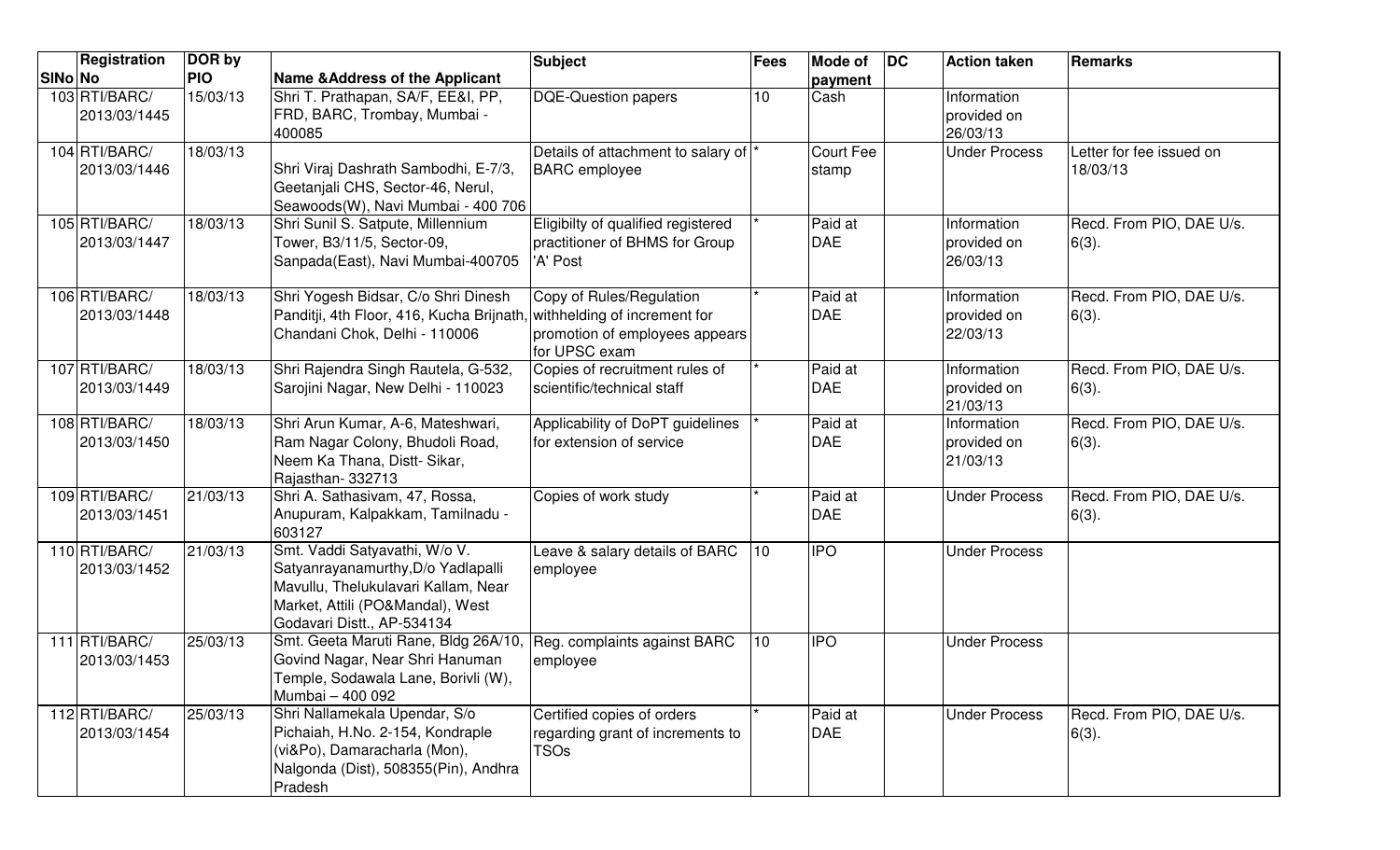|                | Registration  | DOR by     |                                      | <b>Subject</b>                   | Fees | Mode of    | <b>IDC</b> | <b>Action taken</b>  | <b>Remarks</b>                  |
|----------------|---------------|------------|--------------------------------------|----------------------------------|------|------------|------------|----------------------|---------------------------------|
| <b>SINo No</b> |               | <b>PIO</b> | Name & Address of the Applicant      |                                  |      | payment    |            |                      |                                 |
|                | 113 RTI/BARC/ | 25/03/13   | Shri Santosh Kumar Mishra, 10,       | Certified copies of Action taken |      | Paid at    |            | <b>Under Process</b> | Recd. From PIO, DAE U/s.        |
|                | 2013/03/1455  |            | Deepak-A, Anushaktinagar, Mumbai -   | reports                          |      | <b>DAE</b> |            |                      | $6(3)$ .                        |
|                |               |            | 400 094                              |                                  |      |            |            |                      |                                 |
|                | 114 RTI/BARC/ | 25/03/13   | Ms. V. Vasudevan, No. 31, 5th        | Details of Administrative/       |      |            |            | <b>Under Process</b> | Appl. Recd. Thorugh e-mail.     |
|                | 2013/03/1456  |            | Avenue, DAE Township, Kalpakkam -    | Accounts & Auxiliary staff       |      |            |            |                      | Mail for fee sent on 26/03/2013 |
|                |               |            | 603 102                              |                                  |      |            |            |                      |                                 |
|                | 115 RTI/BARC/ | 26/03/13   | Shri Anil Shankar Bhagwat, B-5/1003, | Inf. reg. revision of pension    |      | Cheque     |            | <b>Under Process</b> | Letter for fee issued on        |
|                | 2013/03/1457  |            | Vikas Complex, Castle Mills          |                                  |      |            |            |                      | 28/03/13.                       |
|                |               |            | Compound, L.B.S.Marg, Thane (W) -    |                                  |      |            |            |                      |                                 |
|                |               |            | 400 601                              |                                  |      |            |            |                      |                                 |
|                | 116 RTI/BARC/ | 28/03/13   |                                      | Inf. Reg. BARC employee          |      | Court Fee  |            | <b>Under Process</b> | Letter for fee issued on        |
|                | 2013/03/1458  |            | Shri Mirza Abul Hasan, B-408, Sagar  |                                  |      |            |            |                      | 01/04/13.                       |
|                |               |            | Apartments, Fr. Peter Pereira Road,  |                                  |      |            |            |                      |                                 |
|                |               |            | Sonapur Lane, Behind City Hospital,  |                                  |      |            |            |                      |                                 |
|                |               |            | Kurla (West), Mumbai - 400 070       |                                  |      |            |            |                      |                                 |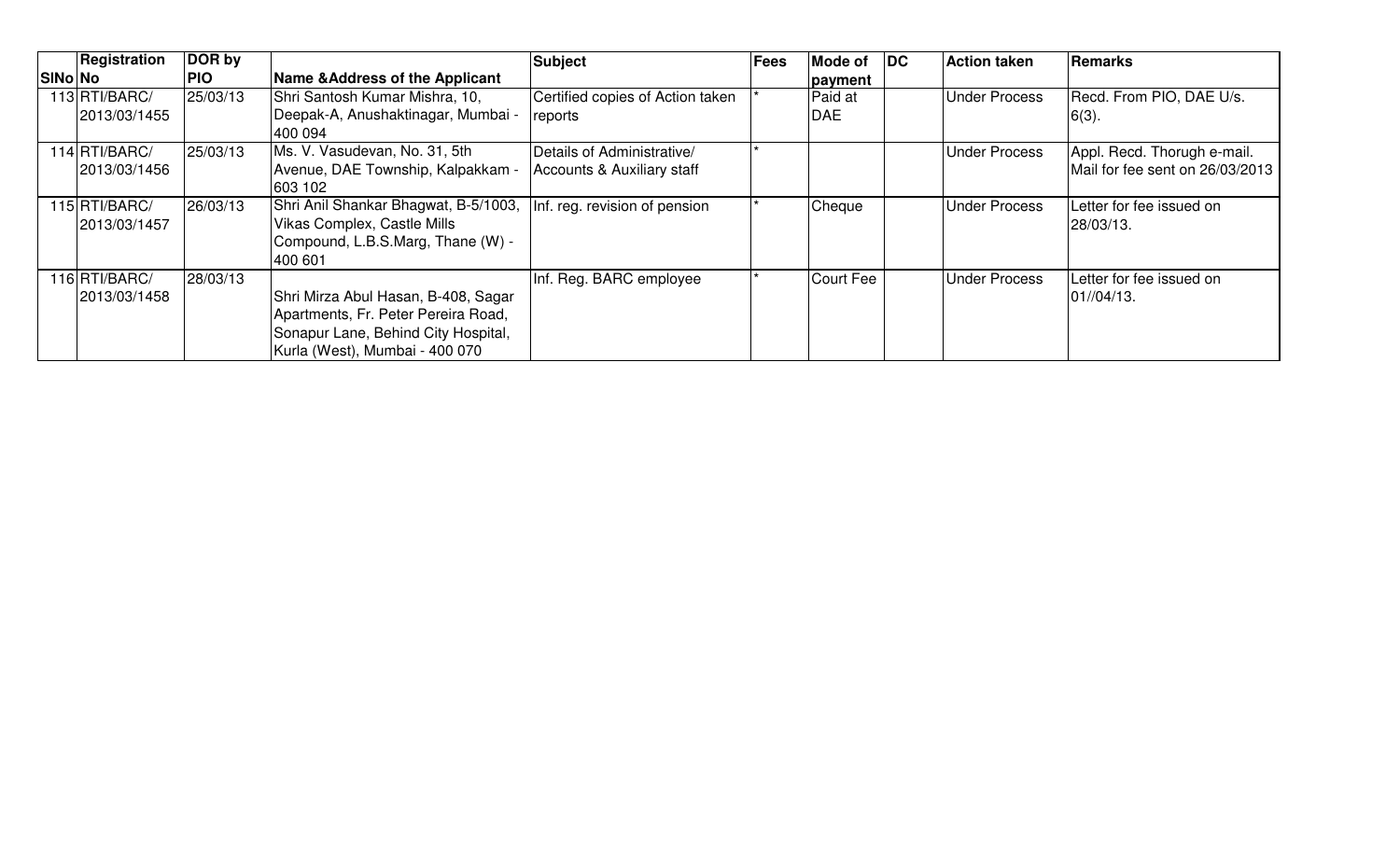# **FIRST APPEAL**

#### **Quarterly Report on Implementation of RTI for the period from 01/01/2013 to 31/03/2013**

|                | Registration                  | DOR by     |                                                                                                                                                                      | Subject                                                       | <b>Action taken</b>                                | <b>Disposal of</b>                                            | Remarks |
|----------------|-------------------------------|------------|----------------------------------------------------------------------------------------------------------------------------------------------------------------------|---------------------------------------------------------------|----------------------------------------------------|---------------------------------------------------------------|---------|
| <b>SINo No</b> |                               | <b>PIO</b> | <b>Name &amp; Address of the Applicant</b>                                                                                                                           |                                                               |                                                    | <b>Appeal</b>                                                 |         |
|                | 1RTI/BARC/<br>2012/10/1278    |            | 10-08-12 Shri J V S R Krishna, D7-5/3, HWP<br>Colony, Aswapuram - 507116,<br>Khammam Dist, A.P.                                                                      | Reg. DQE-TO-2012                                              | Informaton<br>provided on<br>30/10/12              | Appeal recd. On<br>$03/12/12$ .<br>Disposed of on<br>02/01/13 |         |
|                | $2$ RTI/BARC/<br>2012/10/1291 | 15/10/12   | Shri K. V. Jayaraj, SA/E, PESS/UED,<br><b>BARC</b>                                                                                                                   | Guidelines for floating tender                                | Informaton<br>provided on<br>14/11/12              | Appeal recd. On<br>14/12/12.<br>Disposed of on<br>01/01/13    |         |
|                | 3RTI/BARC/<br>2012/10/1294    | 15/10/12   | Shri K. V. Jayaraj, SA/E, PESS/UED,<br><b>BARC</b>                                                                                                                   | Details of CAT-II Trainees                                    | Informaton<br>provided on<br>14/11/12              | Appeal recd. On<br>14/12/12.<br>Disposed of on<br>01/01/13    |         |
|                | 4RTI/BARC/<br>2012/10/1310    | 29/10/12   | Shri Rajendra P. Pawar, A-104, Shri<br>Sadguru Krupa Society, Deonar<br>Municipal Colony, Gowandi, Mumbai -<br>400 043                                               | Copies of Caste verification<br>certificate                   | **Inf. Denied u/s.<br>8(1)(j) on 19/11/12 15/01/13 | Appeal recd. On<br>17/12/12.<br>Disposed of on                |         |
|                | 5RTI/BARC/<br>2012/10/1284    |            | 10-09-12 Shri B. Prasad, Q.No. C-6/2/1,<br>Gouthaminagar Colony, Aswapuram<br>(Post)-507116, Khammam - dist-A.P                                                      | Certified copies of Promotion<br>norms set by TC              | Informaton<br>provided on<br>22/10/12              | Appeal recd. On<br>$20/12/12$ .<br>Disposed of on<br>08/01/13 |         |
|                | 6 RTI/BARC/<br>2012/08/1222   | 16.08.12   | Shri Satyajeet B. Sagavkar, 701,<br>Ganesh Apartment parade No. 7/8<br>motha Khanda, Near Khandeshwar<br>Railway Station, Panvel Tal Panvel<br>Dist. Raigad - 410206 | Inf. reg. candidates selected<br>against advt. No. 1/2007/R-I | Informaton<br>provided on<br>10/09/12              | Appeal recd. On<br>19/12/12.<br>Disposed of on<br>08/01/13    |         |
|                | 7 RTI/BARC/<br>2012/11/1324   | 21.11.12   | Smt K. Mamatha, Door No.64,<br>Nethravathi, Block, RMP Colony,<br>Yelwal, Mysore-571130.                                                                             | Copy of representation recd.<br>from employees of RMP.        | *Inf. Denied u/s.<br>$8(1)(h)$ on<br>21/12/12      | Appeal recd. On<br>02/01/13.<br>Disposed of on<br>06/02/13    |         |
|                | 8RTI/BARC/<br>2012/10/1270    |            | 10-08-12 Shri Rhishikesh Balkrishna Bhoir, Ghar<br>No. 439, At: Kolhi (Kopar) Post:<br>Panvel, Taluka : Panvel District :<br>Raigad, Maharashtra - 410206            | Copy of advertisement - 2007-<br>08                           | Informaton<br>provided on<br>02/11/12              | Appeal recd. On<br>09/01/13.<br>Disposed of on<br>30/01/13    |         |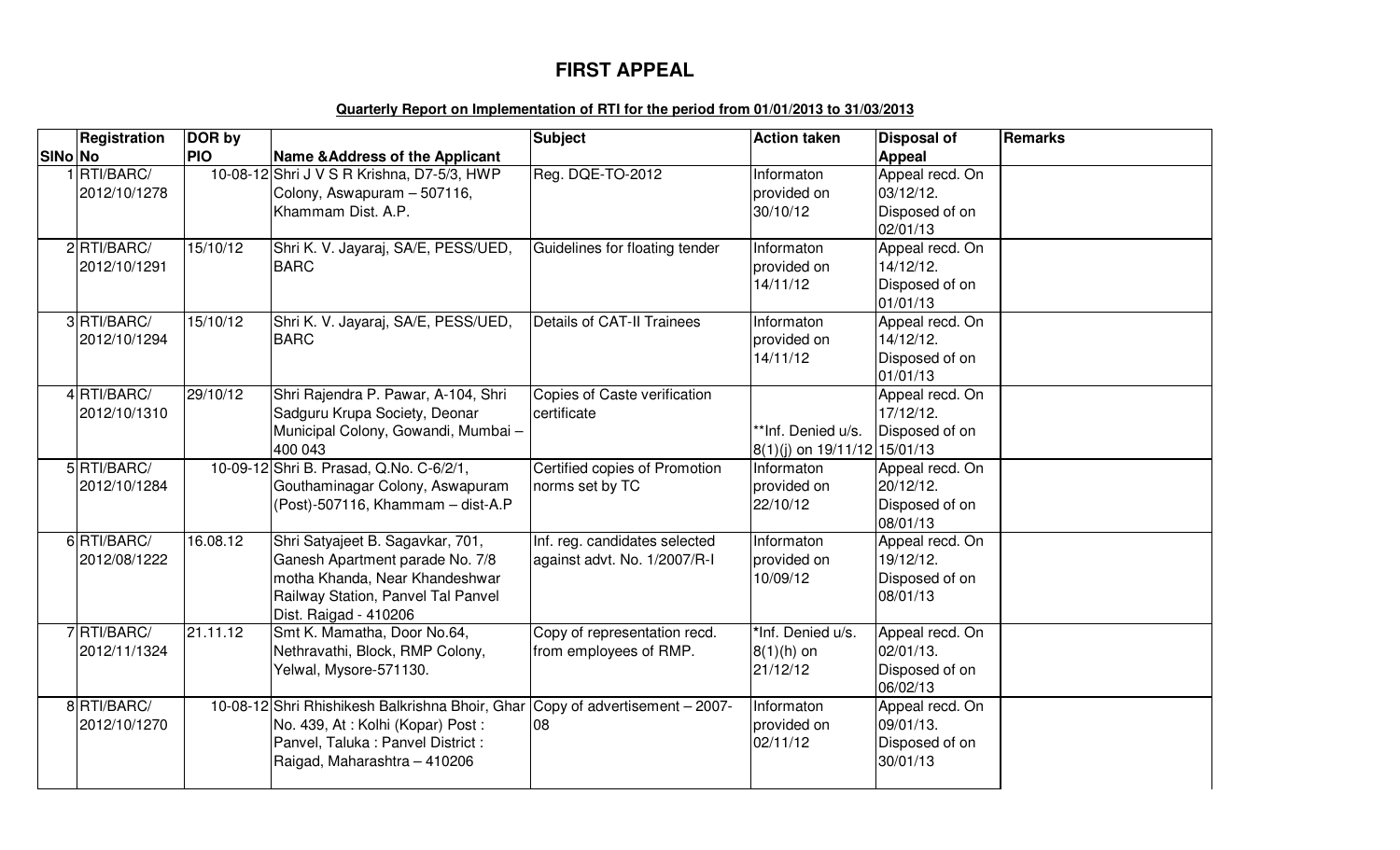|         | Registration                 | <b>DOR</b> by  |                                                                                                                              | <b>Subject</b>                                                   | <b>Action taken</b>                                | Disposal of                                                 | Remarks                                                               |
|---------|------------------------------|----------------|------------------------------------------------------------------------------------------------------------------------------|------------------------------------------------------------------|----------------------------------------------------|-------------------------------------------------------------|-----------------------------------------------------------------------|
| SINo No |                              | <b>PIO</b>     | Name & Address of the Applicant                                                                                              |                                                                  |                                                    | <b>Appeal</b>                                               |                                                                       |
|         | 9RTI/BARC/<br>2012/12/1343   |                | 12-11-12 Shri Ramawatar Sahu, Ashish Bhavan,<br>Opp. NAPP Township, PO: NAPP,<br>Narora - 202389 Dist. Bulandshahar,<br>UP   | Status of complaint to BARC Co- Informaton<br>op Credit Society  | provided on<br>20/12/12                            | Appeal recd. On<br>14/01/13.<br>Disposed of on<br>15/02/13  | Application transferred to PIO,<br>Co-op. Societies on<br>21/02/2013. |
|         | 10 RTI/BARC/<br>2013/01/1369 | $01 - 01 - 13$ | Shri R. K. Gupta, 701, Sterling<br>Apartment, Lala Jamanadas Gupta<br>Marg, Deonar, Mumbai - 400 088                         | Inf. reg. indication of percentage<br>of disability in CHSS Card | $*10/01/13 -$<br>Information<br>denied - not clear | Appeal recd. On<br>15/01/13.<br>Disposed of on<br>12/02/13  |                                                                       |
|         | 11 RTI/BARC/<br>2012/12/1361 | 27/12/12       | Shri Vipul Sen, SO/F, ED & CD, NRG,<br><b>BARC</b>                                                                           | Reg. Rajbhasga Award                                             | Information<br>provided on<br>08/01/13             | Appeal recd. On<br>18/01/13.<br>Disposed of on<br>15/02/13  |                                                                       |
|         | 12 RTI/BARC/<br>2012/12/1337 | 05.12.12       | Smt. Saroj Kumari, M/o Rahul Sharma, Status of representation<br>11, Vinay Nagar, Bodala Road,<br>Shahganj, Agra - 282010    | regarding promotion                                              | Information<br>provided on<br>04/01/13             | Appeal recd. On<br>04/02/13.<br>Disposed of on<br>04/03/13  | Reply issued in Hindi.                                                |
|         | 13 RTI/BARC/<br>2012/12/1346 | $12 - 12 - 12$ | Shri Vikram Anandrao Repal, At & Post Details of correspondence made<br>- Belawade Bu., Tal. Karad, Dist.<br>Satara - 415539 | for police verification.                                         | Information<br>provided on<br>08/01/13             | Appeal recd. On<br>14/02/13.<br>Disposed of on<br>08/03/13. |                                                                       |
|         | 14 RTI/BARC/<br>2012/12/1359 | 24/12/12       | Shri S. Mohan, 19- Brindavan,<br>Anushaktinagar, Trombay, Mumbai-<br>400 094                                                 | Information orders regarding<br>service rule of security staff   | Information<br>provided on<br>18/01/13             | Appeal recd. On<br>15/02/13.<br>Disposed of on<br>27/02/13  |                                                                       |
|         | 15 RTI/BARC/<br>2012/12/1352 | 18/12/12       | Shri Sanjiban De, 12-B, Gulmarg,<br>Anushaktinagar, Mumbai - 400 094                                                         | List of Award winners on<br>'Founder's Day'                      | Information<br>provided on<br>17/01/13             | Appeal recd. On<br>28/02/13.<br>Disposed of on<br>26/03/13. |                                                                       |
|         | 16 RTI/BARC/<br>2013/01/1370 | $01 - 07 - 13$ | Shri Nav Parkash Parihar, Selection<br>Officer(Admn.), H.P. University, Shimla-<br>171005.                                   | M.Sc. (Medical Physics) Exam.                                    | Information<br>provided on<br>6/2/2013             | Appeal recd. On<br>26/02/13.<br>Disposed of on<br>26/03/13. |                                                                       |
|         | 17 RTI/BARC/<br>2013/01/1387 | 17/01/13       | Shri Dayalchandra Das, 04, Gangotri,<br>BARC Colony, Anushaktinagar,<br>Trombay, Mumbai - 400094                             | Action taken on complaint letters                                | Information<br>provided on<br>12/2/2013            | Appeal recd. On<br>13/03/13 is under<br>process.            |                                                                       |